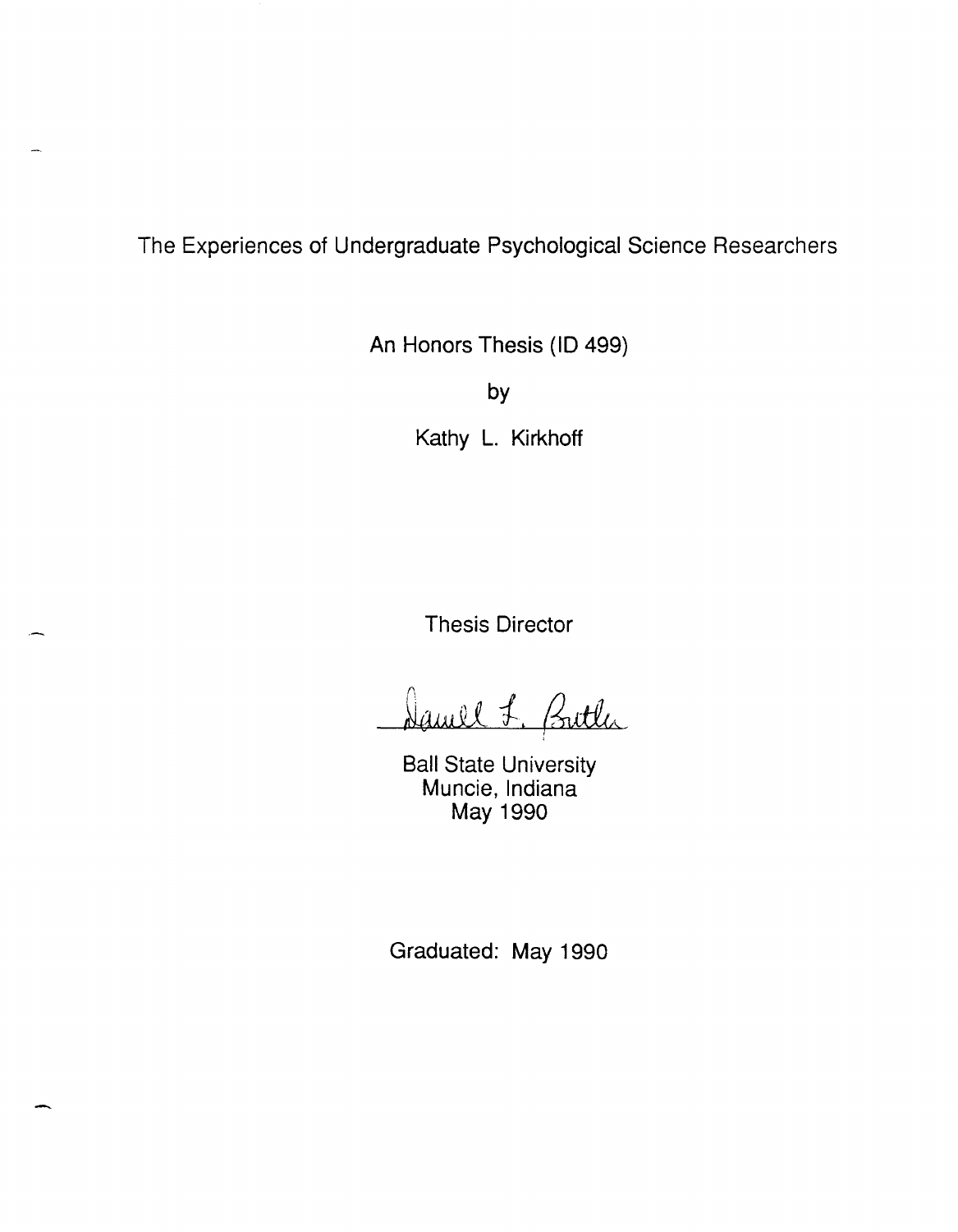${\sf SpC}$ alii  $\mathop{\sf The}\nolimits$ s is  $\mathbb C$  $\cdot$  7.  $\alpha$  $100$  $\mathcal{L} = \mathcal{L}^{ij}$ 

Scholarly publication is one important activity of professors. Those who do not publish are often not well respected and often not long employed. In psychology, most professors publish research. There are also several good reasons for undergraduate students to be involved in research. Having had research experience can help a student get into a graduate school. According to Kiernieshy (1984), many graduate programs consider undergraduate presentations and publication important criteria for being admitted. Research experience can also help a student decide if they wish to make research a career. Being involved in real research is one of the best ways a student can find out if they really want to be a researcher. The majority of professors in psychology who do research at Ball State have students who assist them in their work. This cooperative effort in research is mutually beneficial. Professors can be much more productive with student's help and students can get valuable experience.

Several articles have been written about implementing student research assignments in the classroom (Lutsky, 1986; Chamberlain, 1988). The authors agree that the experience is valuable for students. Lutsky concluded that after doing research in class, students reported greater understanding of the use of computers and statistics. They also became

-

-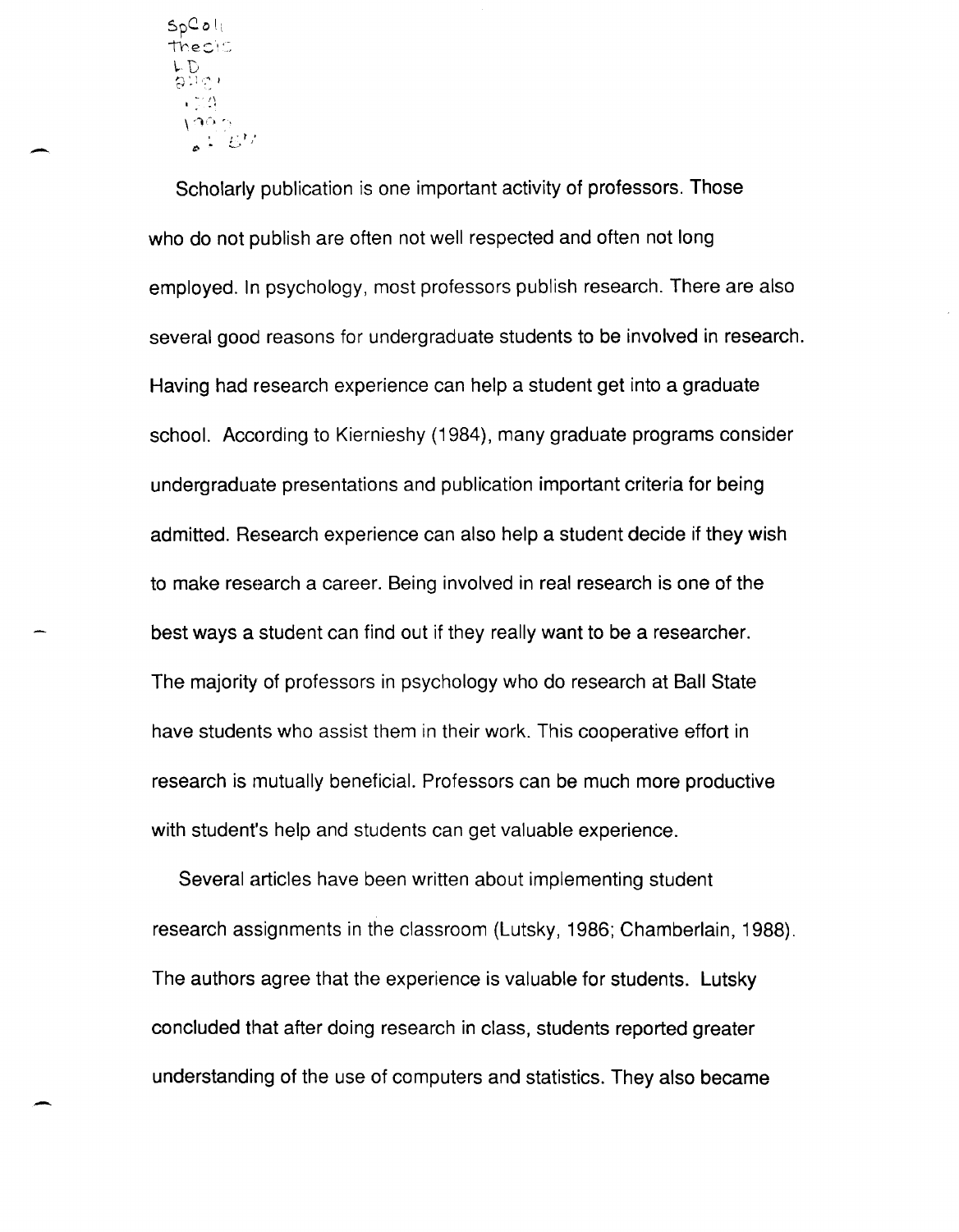more aware of the complexities and ambiguities inherent in research. Little research has been done, however, about students who research outside of the classroom. Palladino (1982) concluded that "little attention has been paid to the role of undergraduate research in contributing to mainstream psychology, or how to train and encourage the brightest students to continue in the field and contribute to the scientific development of the profession." Palladino went on to take the position that the best students should be given every opportunity to experience the entire research process.

-

-

There is general agreement among professors that students benefit when they work as research assistants (Palladino 1982;Chamberlain 1988; Lutsky 1986; Starke 1985; Kiernieshy 1984). But are students really benefiting? How do we know? At Ball State, there is no record of how many undergraduate researchers work in the Psychology department. More importantly, there is no record indicating the aspects of research in which these students are involved.

After interviewing several Psychology undergraduate researchers extensively, many questions arose that need to be answered to find out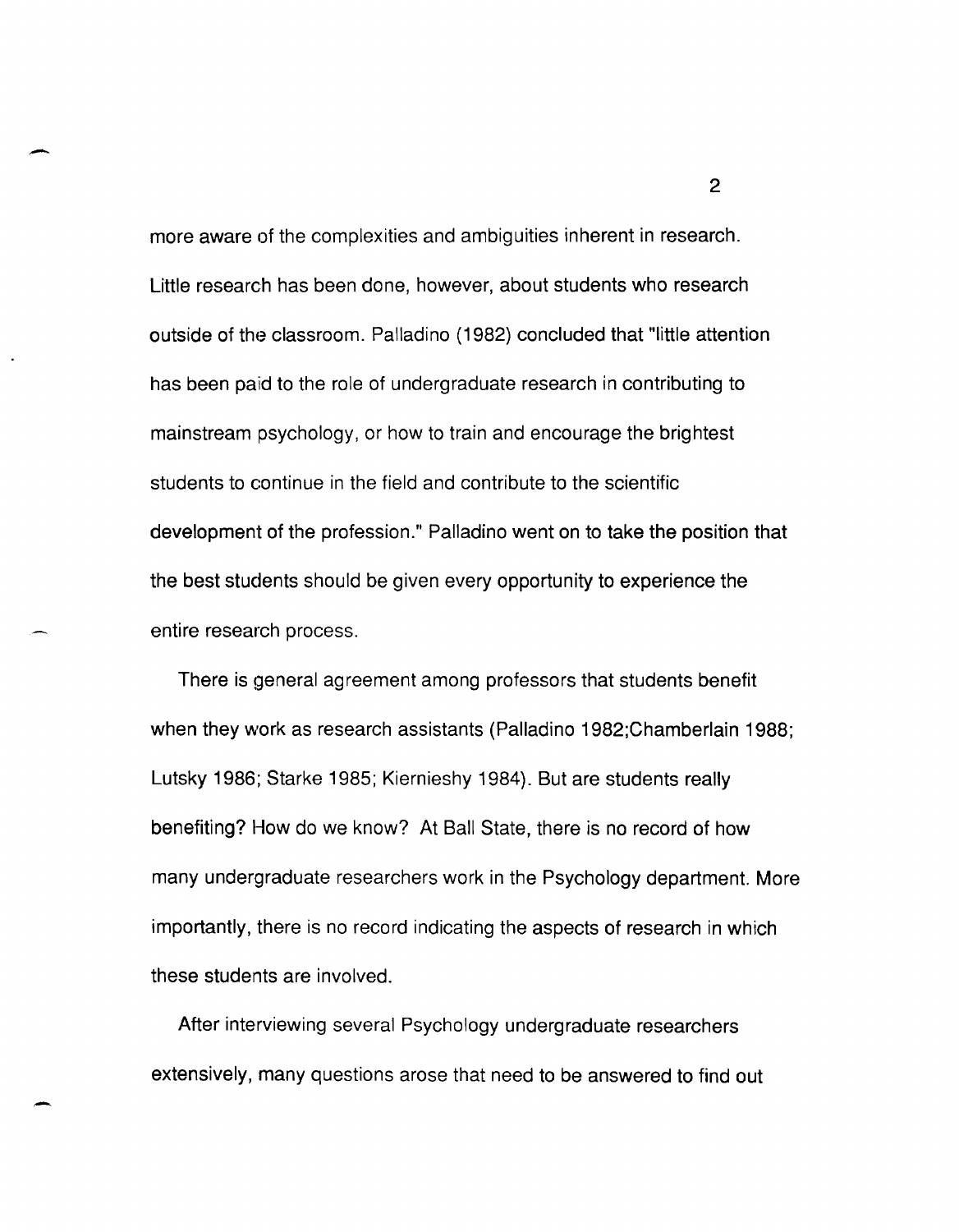what students are gaining from their experience at Ball State. For example, why do students start research? Do they get every opportunity to experience the entire research process? What do students think about the research facilities at Ball State? Also, what type of recognition do students receive for their work? The goal of this project was was to determine what the typical experiences were for undergraduates who do research in Psychology at Ball State University and to try to answer the questions posed above.

#### **Methods**

### **Subjects**

The names of undergraduates who had recently done reseach were obtained from the professors in the Psychology department and from other undergraduate researchers: All undergraduate researcher currently working in the Psychology Department or recently finished were included and they all agreed to fill out a questionnaire. The subjects were 13 Males and 22 Females. Sixteen of them were in their junior year of college, 12 were seniors and 4 were graduate students. Thirty-three of the students were psychological science majors, one was a social studies major, and one

 $\sim$  3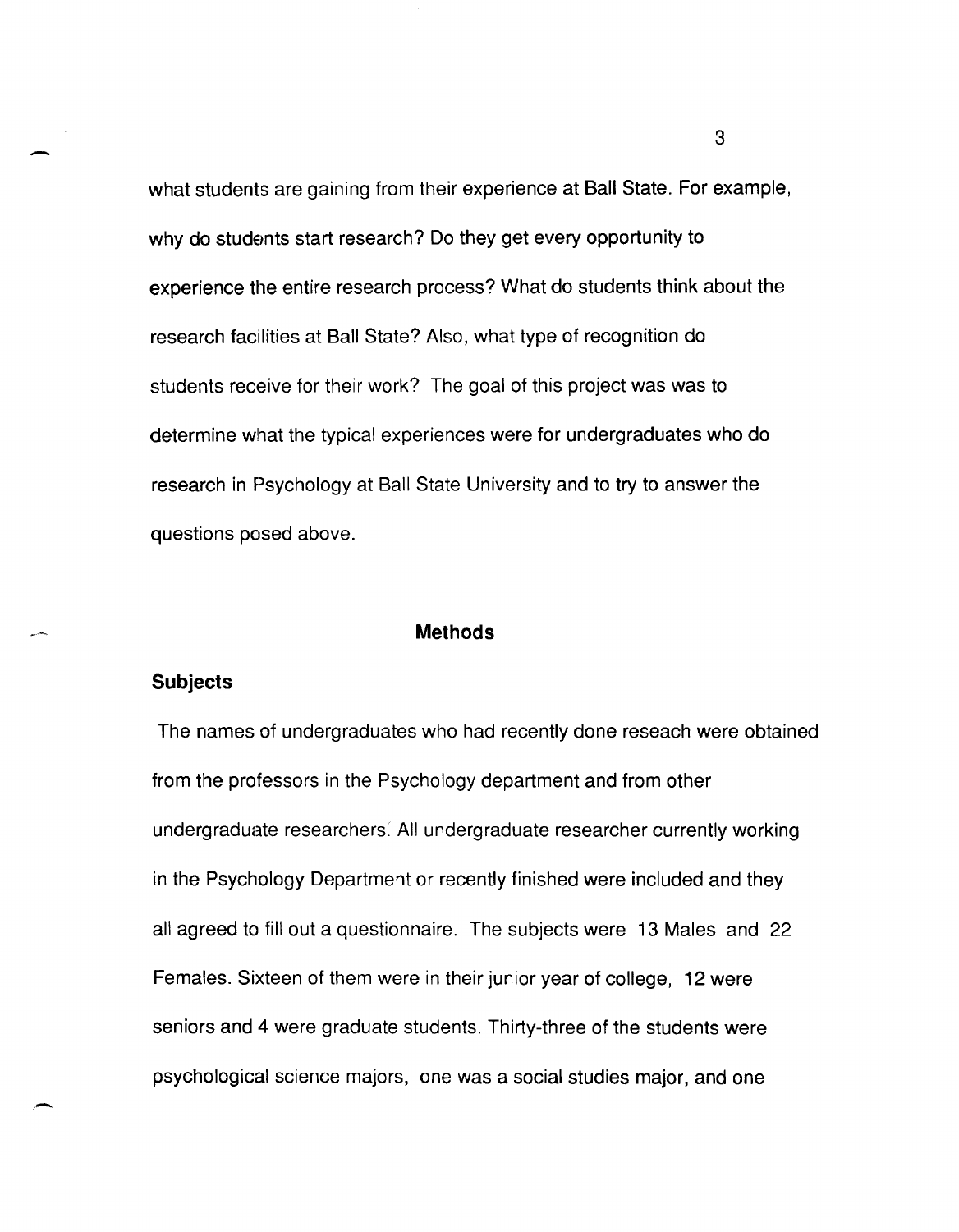was a marketing major. All had done reseach with a faculty member of the Department of Psychological Science. The mean G.P .A. of all of the undergraduate researchers was 3.5. The mean for how long the students had been doing research was 11.9 months.

## **Procedure**

--

Each student filled out a 9 page questionnaire about their research experiences. The qustionnaire took about an hour to complete and was filled out by the students at their leisure. Students who did not complete the questionnaire and return it within 2 weeks were called and reminded to return the finished questionnaire as soon as possible. All students returned the finished questionnaire.

# **Results and Discussion**

The results and discussion section is divided into three parts. The first section deals with questions such as why students started, who they worked with and how many projects they did. The second section talks about the actual research experiences. Here comparisons are made between the first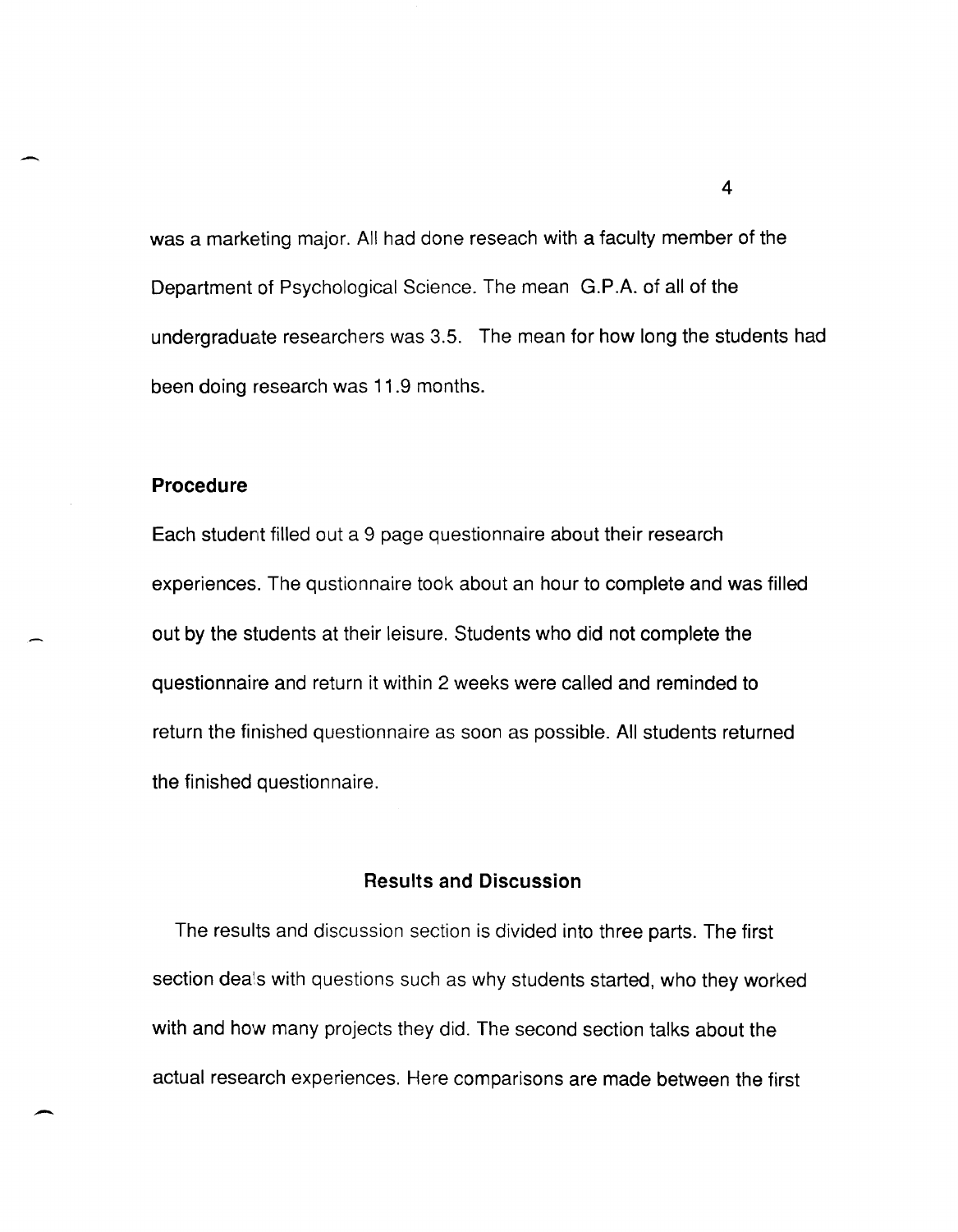project the student has worked on and the last project that they worked on. The final section concerns with the student's evaluation of Ball State's reseach facilities and their personal overall research experience.

# **Section 1**

-

### Why did you start research?

Students could select as many reasons for starting research as they wished. The majority of students started research either for the experience or to impress graduate schools (see Figure 1). This is not surprising considering the tough competition students face in applying to Psychology programs. The next most common reason was "for the fun of it." Though, some may be surprised at the large number that gave this response, it is encouraging to think that undergraduates consider their experiences with research as being fun. The next most common reason for starting research was to receive credit hours.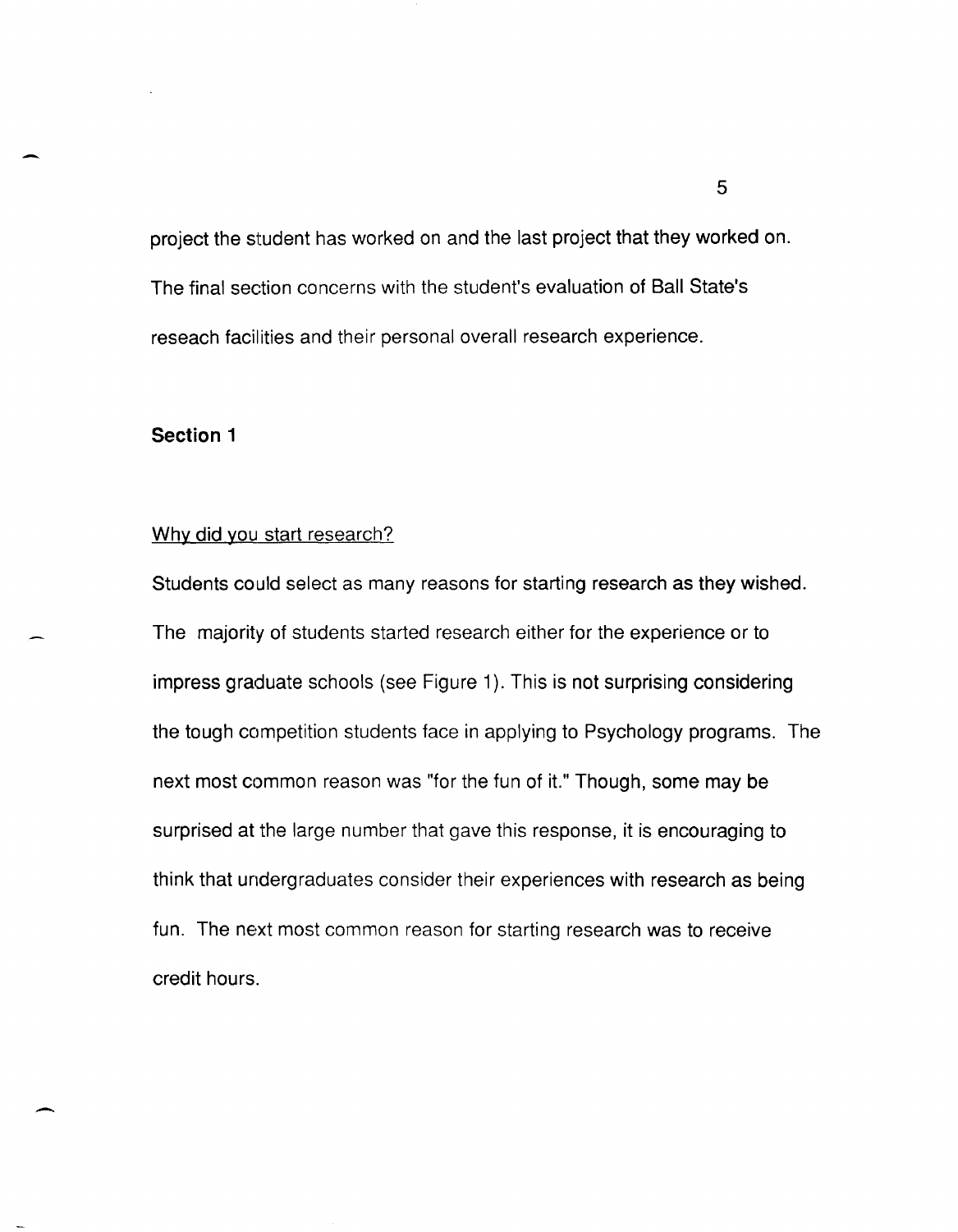

-

# · Figure 1 . Why Did You Start Research?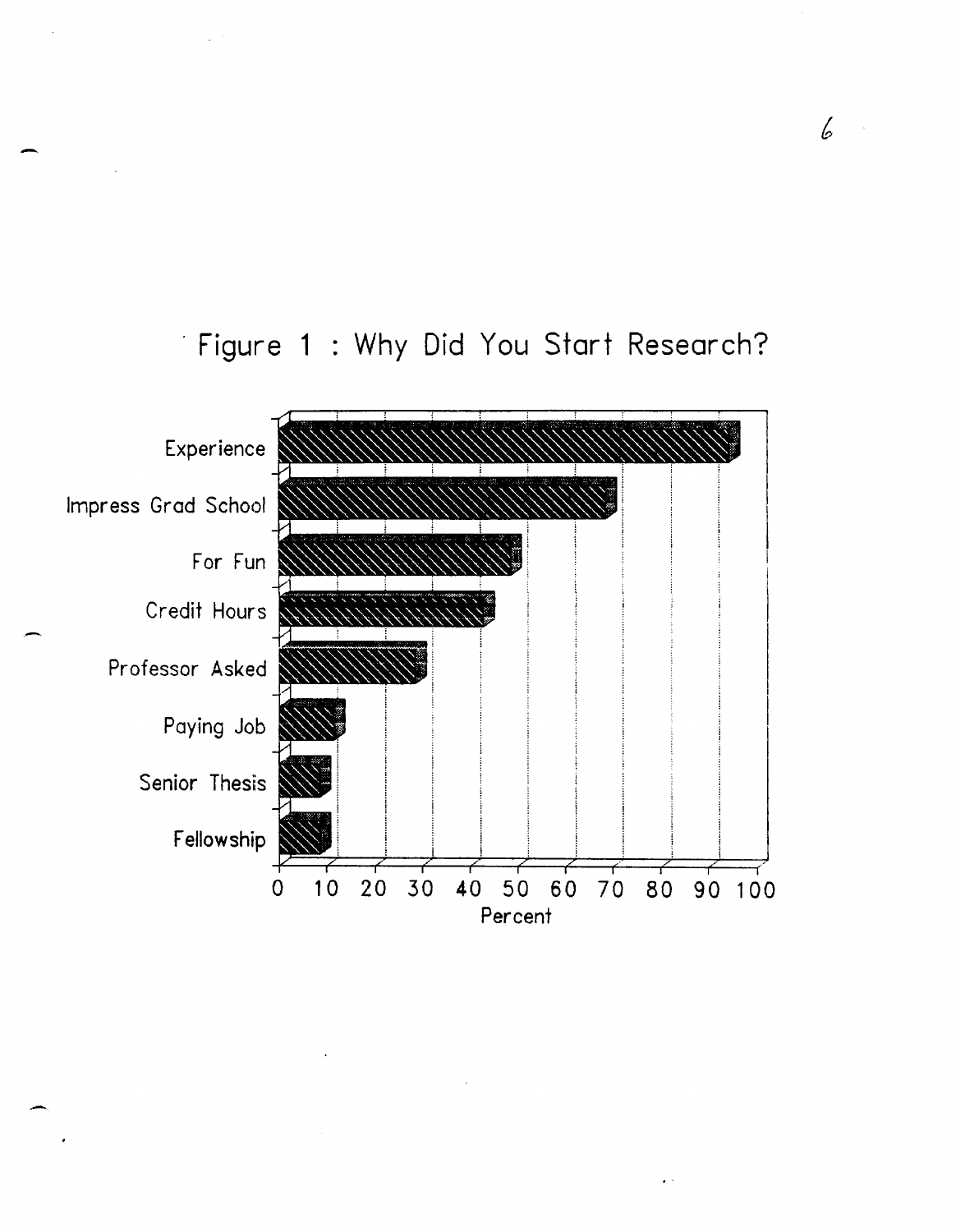#### Did you ever receive credit hours for research?

Of the 35 students, 27 students had received credit hours for their participation in research. Below is the breakdown of what classes in which they received credit.

> Psych 497 - 27 students Psych 498 - 9 students ID 499 - 5 students

-

Psych 497 is titled "Supervised Empirical Research Experience" and is described in the undergraduate class catalog as "experience in the collection of behavioral data in the field or laboratory setting. Students work closely with a supervising faculty member." Psych 498 is called "Independent Study in Psychology" and is described as "independent study and research to be chosen and investigated in consultation with instructors with special competence in the area involved." Both classes are basically research experience with a professor.

ID 499 is the class that students who are enrolled in the Honors College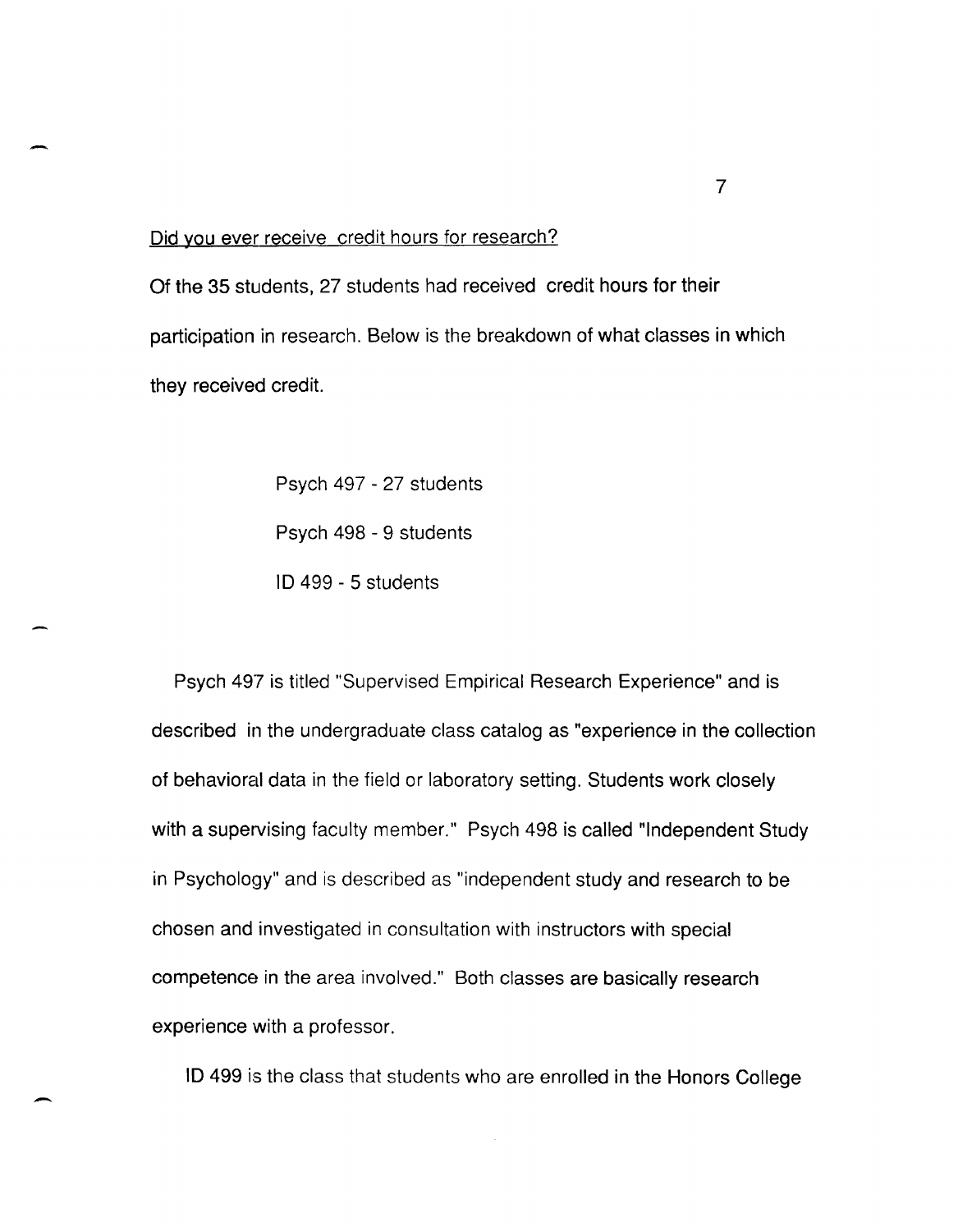take to complete their requirements to graduate from the Honors College. To receive credit in 10499, the student must complete a creative or research project. Most psychology students do Psychology research to complete this requirement.

## Have you ever received a fellowship or grant?

-

-

Only a minority of the students had fellowships or grants. Seven students (20%) had received an undergraduate fellowship to do research with a Psychology professor. Four of the students (11%) had received an undergraduate research grant some time during their research experience.

## How many professors have you worked with?

The majority of students (69%) have only worked with one professor (see Figure 2). However, some students have worked with as many as four faculty members (5.7%).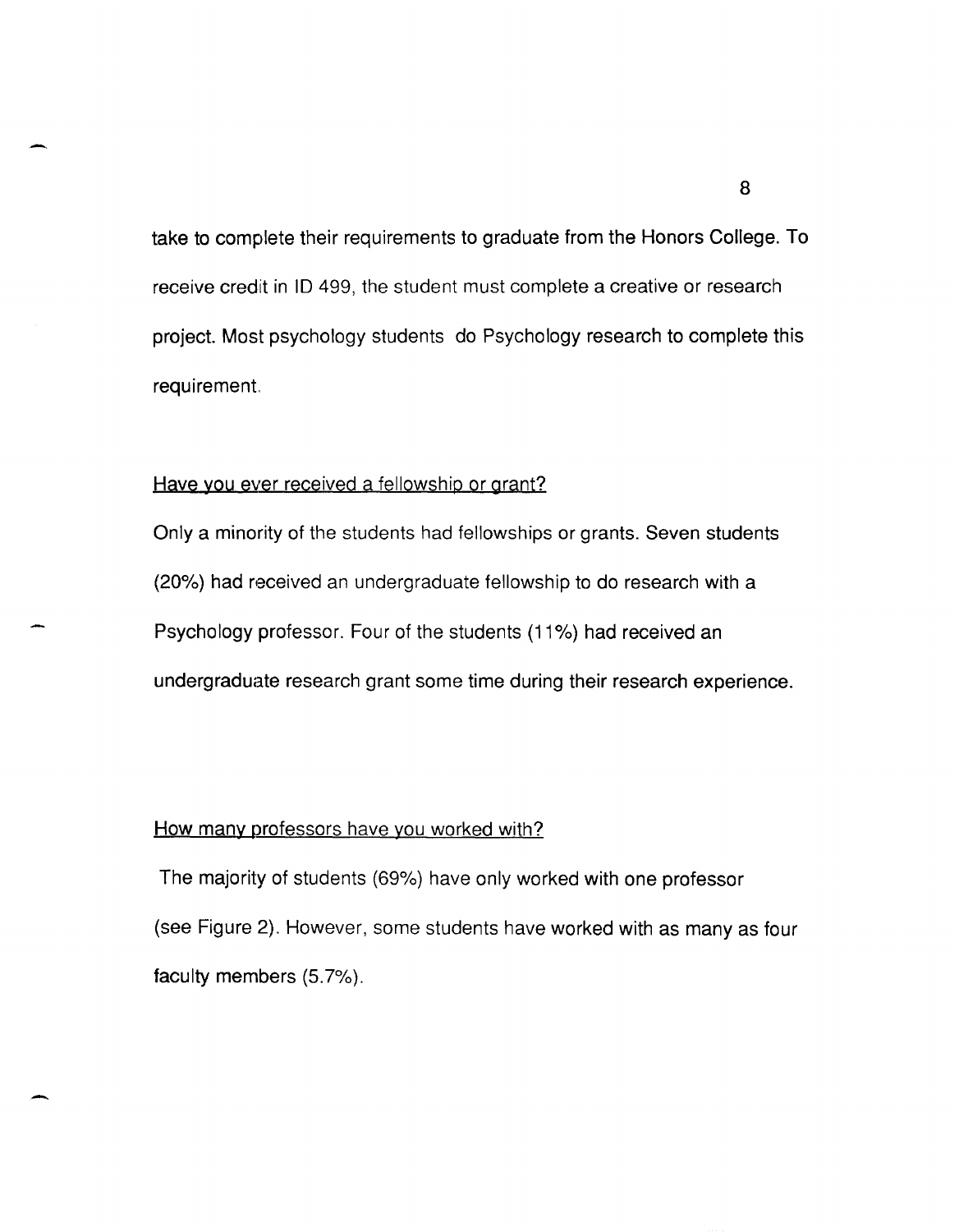



-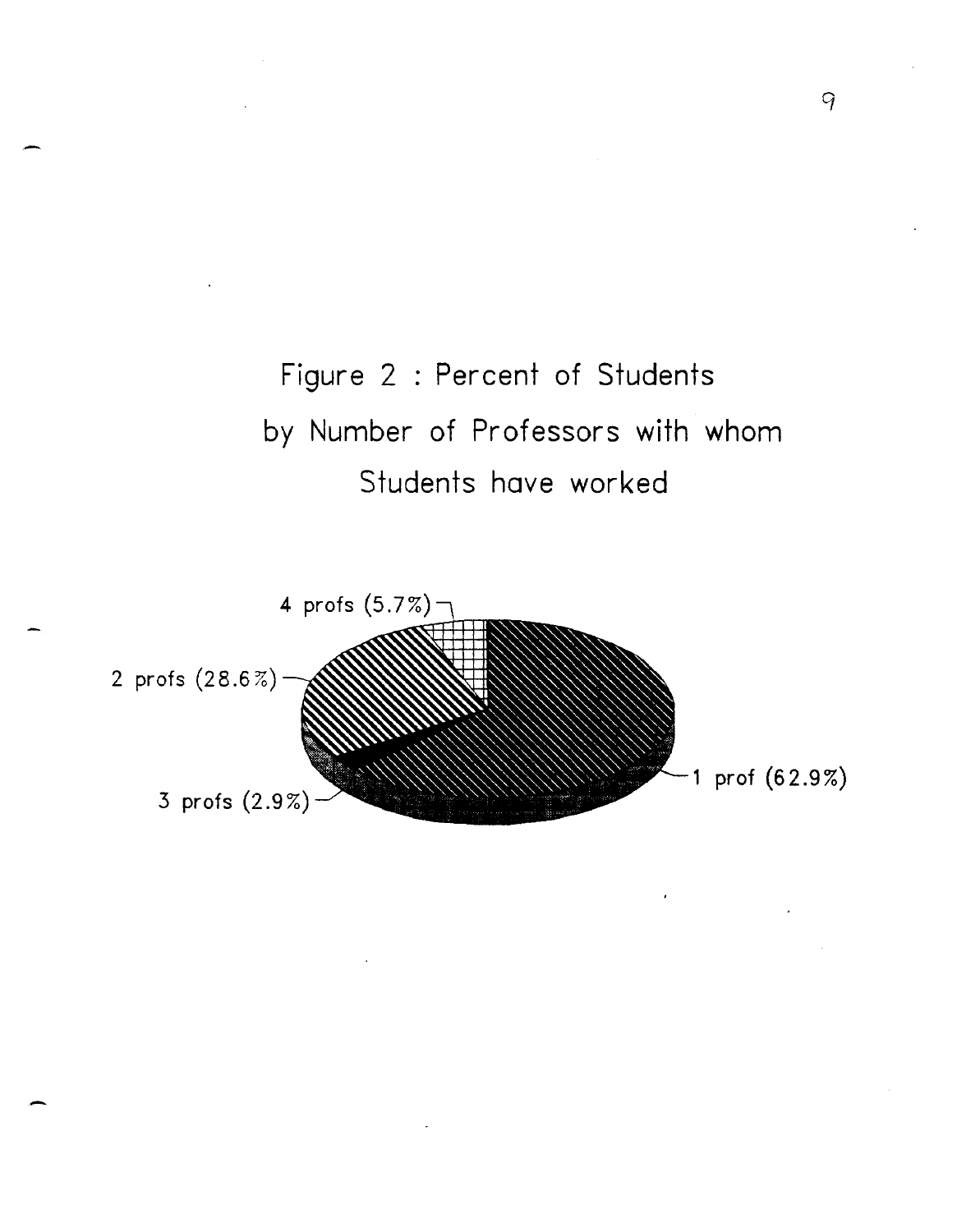### **How** many projects have you worked on?

The average student had worked on 2.5 different projects. The range of number of projects that were worked on was from one to ten. **It** is interesting to note that on the average, students are not likely to quit after just one project. Most (22 of the 35) completed two or three separate research projects.

### What new things have you learned?

-

Most students responded to this open-ended question. Students listed a variety of new skills that they had learned as a result of their research experience. A listing is given in Table 1 organized into major groups. Basically, the skills that were listed could be broken into three sections: Computers, technical equipment, and research skills.

The students also listed the things that they had learned that were not taught in classes at Ball State and which they considered useful. These answers are summarized in Table 2. The most common response was that the experience of doing real research taught them how to conduct research better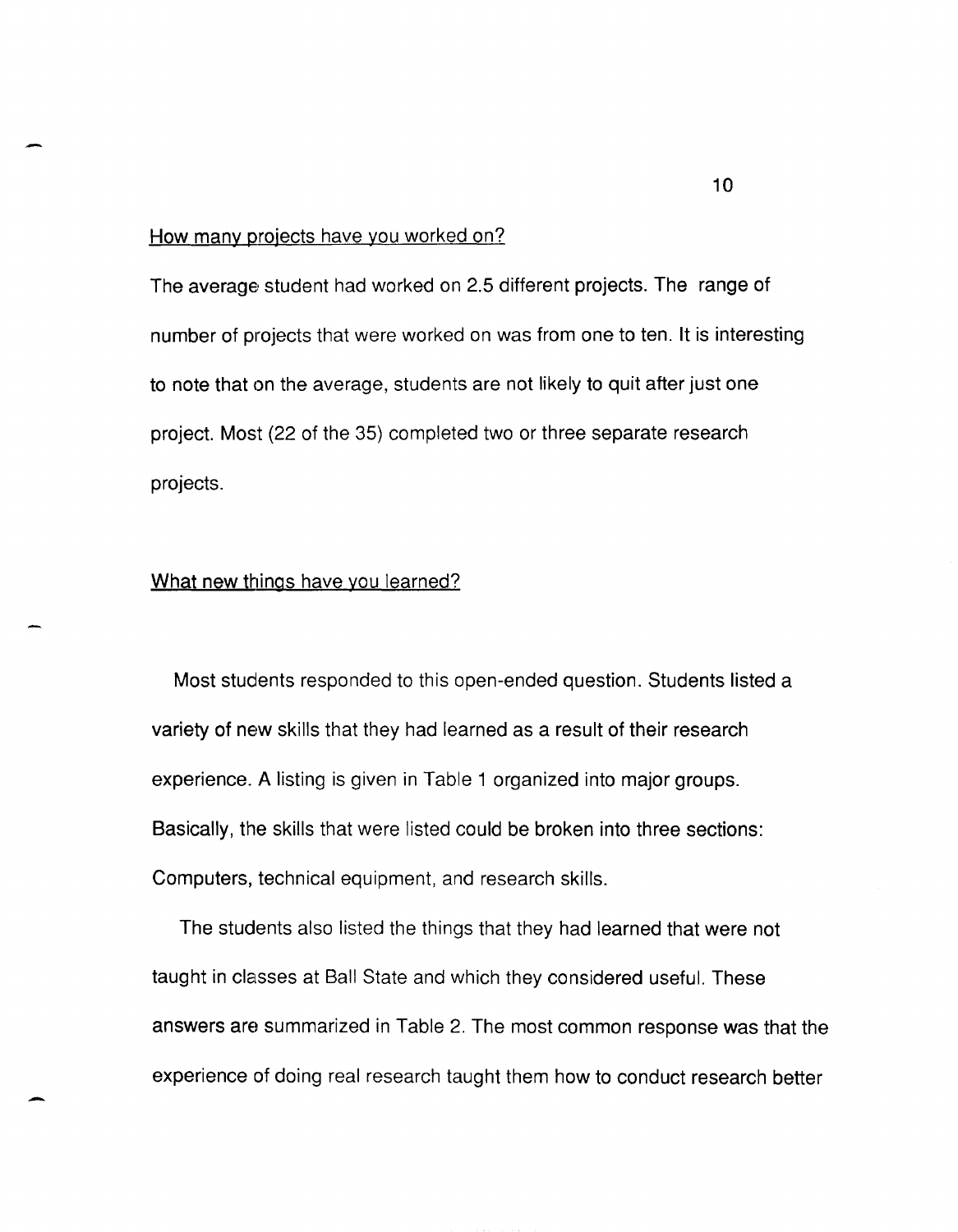## **Table 1**

# **New skills that students learned because of their research.**

8 students said they had learned no new skills.

## **Computer**

-

-

Macintosh / VAX / Apple II Control language for SPSS-X transfering data via phone lines statistical packages

Other equipment slide projectors physiograph equipment pupilometic equipment VCR / video equipment

Research skills professional writing critical review of research presentation of research / how conferences are run applying statistics how publication process works how to find resources / organization of materials hypothesis forming working with human subjects animal care **IRS**  what it is like to be a professor / researcher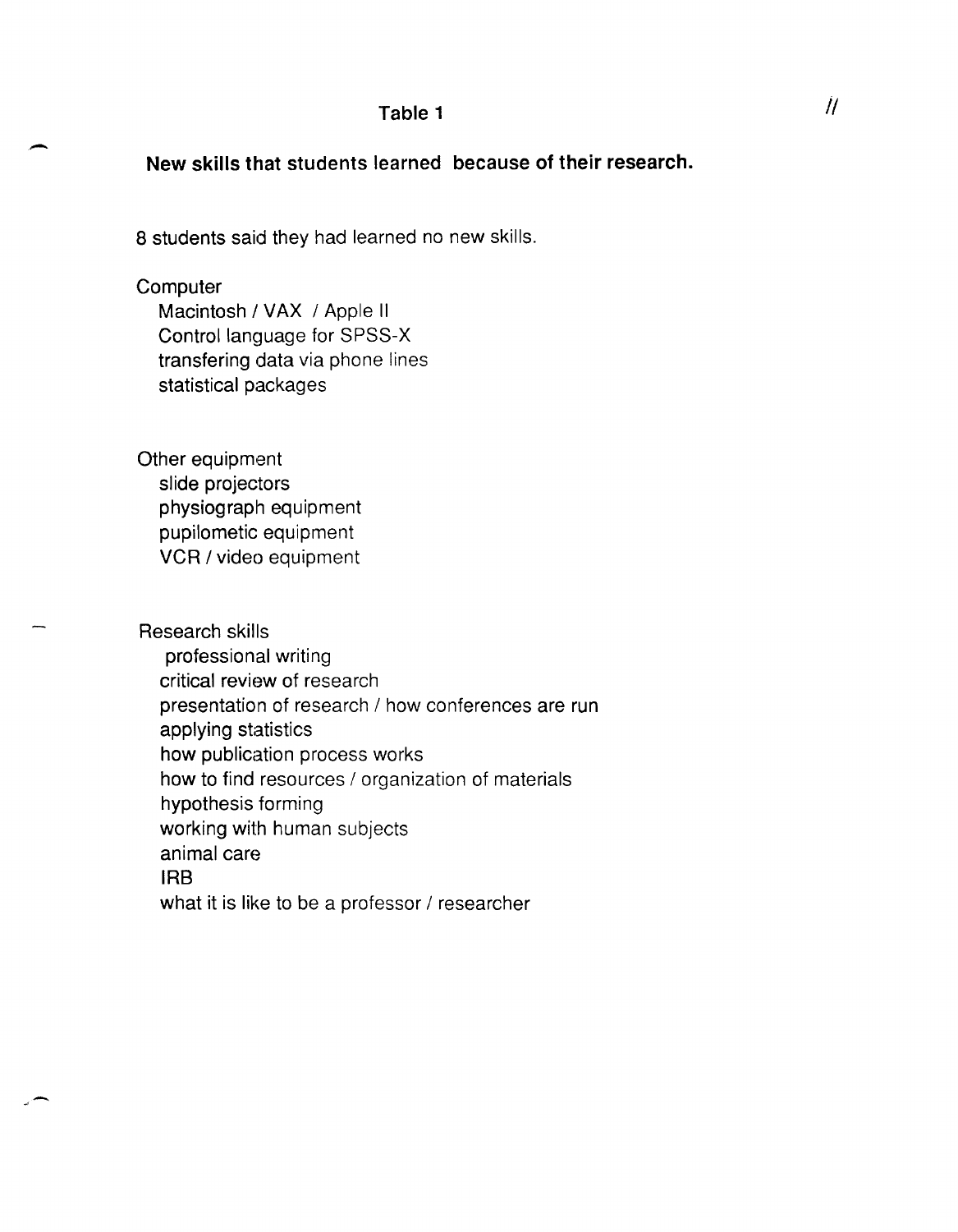# What students learned from research that was not taught in classes at Ball State.

Three answered that they learned nothing new from research.

7 answered- The experience of doing real reseach taught me how to conduct research better than the class did.

- 5 answered- How to apply statistics
- 4 answered- How to use a subject pool

3 answered- IRB

- 3 answered- reseach realities
- 2 answered- time it takes to do an experiment

2 answered- taught me to have patience

2 answered- how to handle human subjects

- ... Taught me how to use equipment associated with research
- · .. Dedication and hard work
- · .. Learned the importance of trying to control all the extraneous variables
- so they don't interfer with your results
- · .. How to submit articles
- · .. The processes necessary to get research approved
- ... I learned how to conduct research in an ethical and efficient way.
- · .. How the publication process works.
- · .. The importance of developing critical thinking skills.
- · .. Data analysis is much more complicated in reality than in Psych 284

· .. Disipline, acceptance of failures, flexibility, problem solving,

important of research, how to improvise.

· .. computer skills

-

- ... What is necessary for grad school and GRE
- · .. How to talk to people over the phone comfortably
- · .. communication skills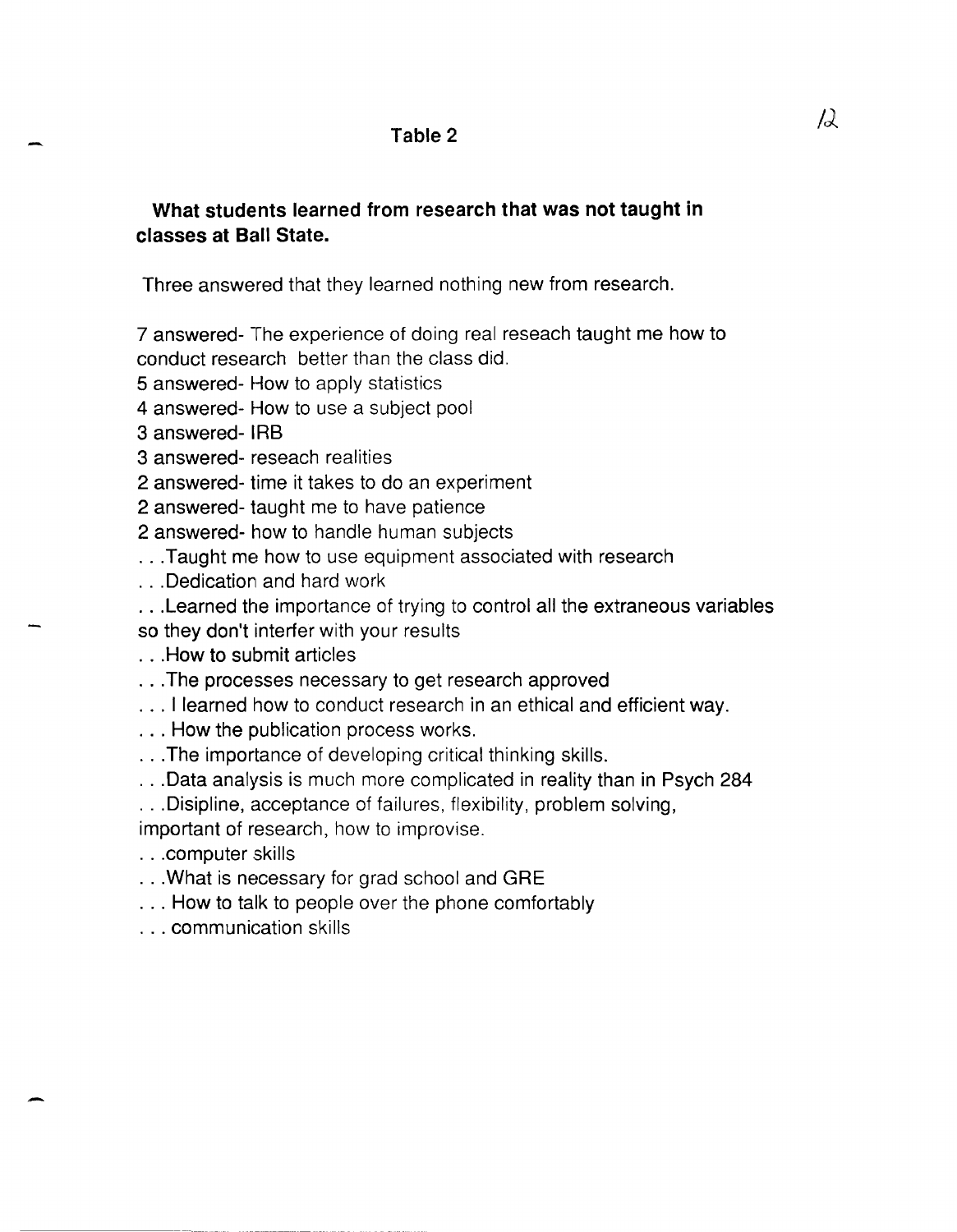than they had learned in required courses, including a methodology class. The second most written comment was that they learned how to apply statistics. Disconcerningly, three students answered that they learned nothing new.

# **Section 2**

-

-

In this section, comparisons are made between the experience the student had on their first project they worked on and their most recent project. Only 22 of the subjects had worked on more than one project. The results of these 22 are summarized in Table 3.

Whether working on the first project or their last, most students spent a little less than 10 hours a week doing research activities. This happens to be about the same amount of time as the average campus job. It is also about the same amount of time that the freshman handbook suggests that a student dedicate to a three hour class (3 hours in class plus 6 hours homework).There were no significant differences between first and last project on the amount of time spent working on the project and amount of time spent in scheduled meetings with the professor.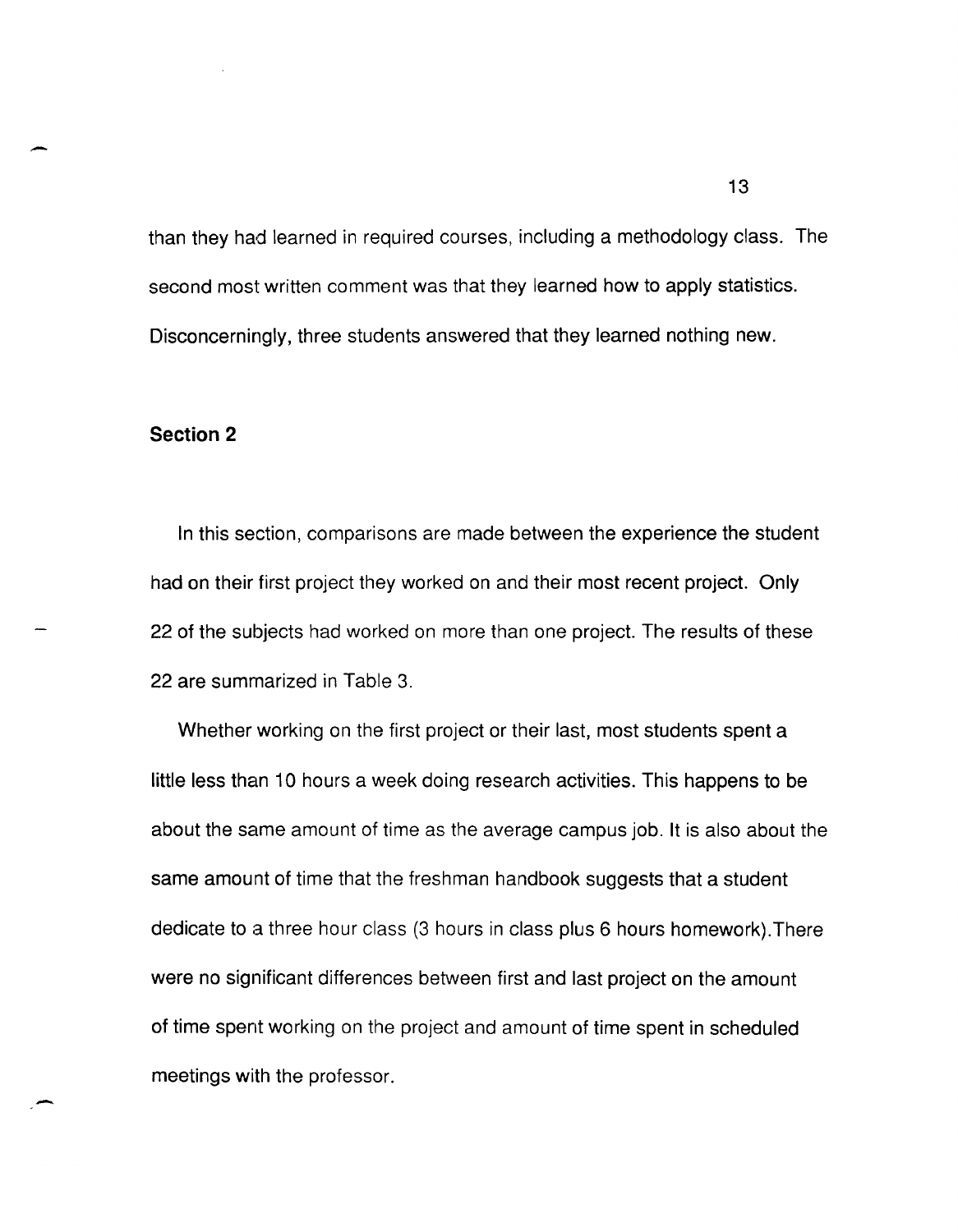# Table 3. Comparison of first and Last Projects

|                                                 | First Project |             | Last Project |
|-------------------------------------------------|---------------|-------------|--------------|
|                                                 | $N = 22$      | $(N = 35*)$ | $N = 22$     |
| Hours spent weekly<br>on project.               | 8.4 hours     | (7.2)       | 9.2 hours    |
| Time met with prof<br>for scheduled meetings.   | 43 min        | (62)        | 54 min       |
| Time met with prof<br>on a "drop in" basis.     | 44 min        | (45)        | 77 min $**$  |
| (1 to 10 scale)<br>Understanding of research.   | 7.7           | (7.7)       | $8.8$ **     |
| Communication between<br>professor and student. | 7.5           | (7.2)       | $9.0$ ***    |
| Understanding of statistics.                    | 6.2           | (5.7)       | $7.5$ **     |

\* the number in perenthesis is the meen for ell 35 students for their first project.

\*\* significent et .05

\*\*\* significant at .01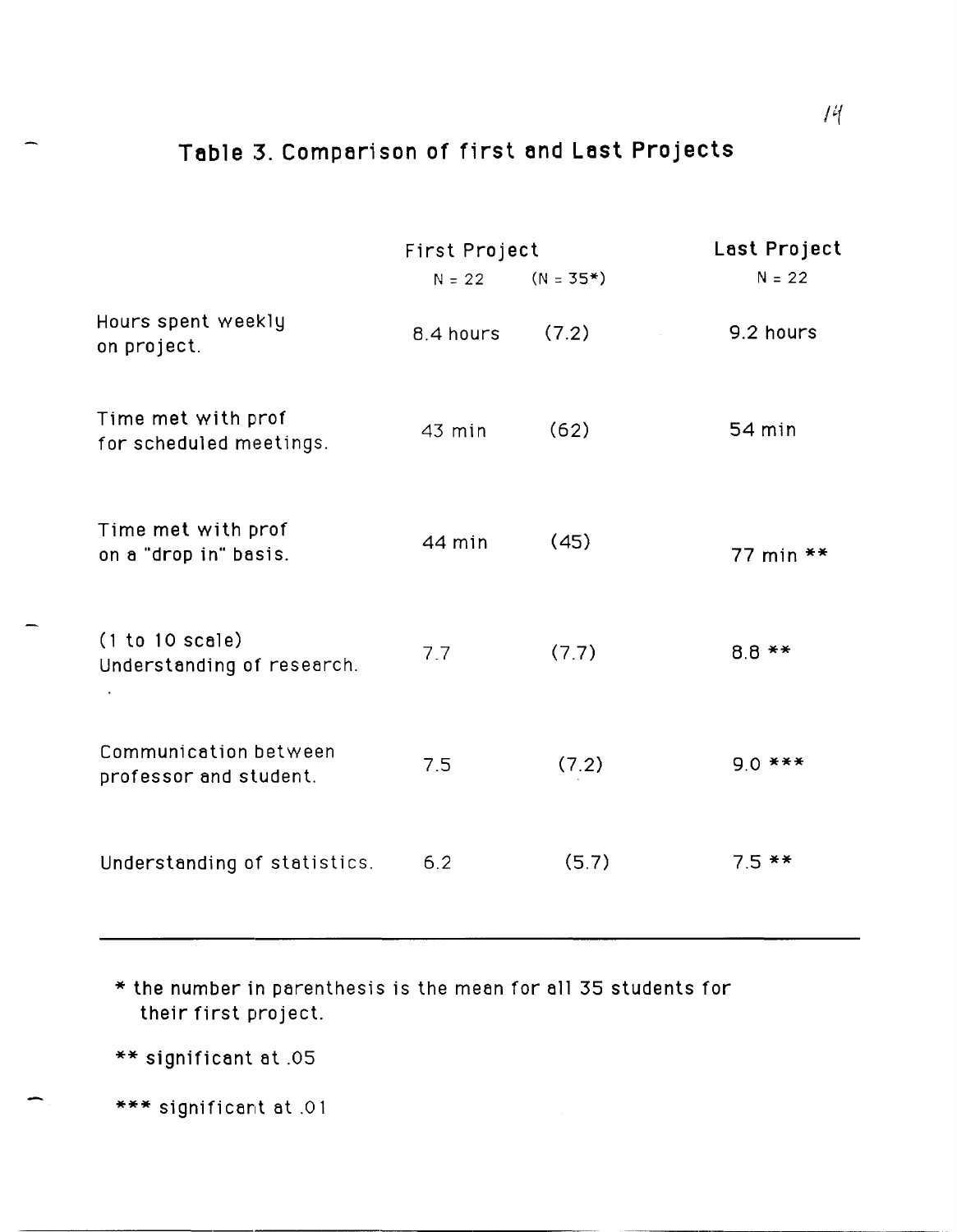Students spent more time with professors on later projects than on their first projects. Though there were no significant increase in scheduled time met with professors, the students were more likely (p<.05) to spend time dropping in on their professors to discuss the research on their last projects. This may be because after working with a professor for a while the student has more responsibilities and needs to consult with the professor on different problems than occur. It could also be that after working with the professor for awhile, the student feels more comfortable about dropping in to talk about the project on a casual basis.

There were significant differences in how well the students felt they understood the research, the statistics used, and how well they felt they communicated with the professor. As you can see in Table3, the level of communication between student and professor significantly improved over projects. Though the understanding of statistics did improve, the rating was still low compared to the students overall understanding of the research.

### **Results of Project?**

The results of projects are summarized in Figure 3. None of the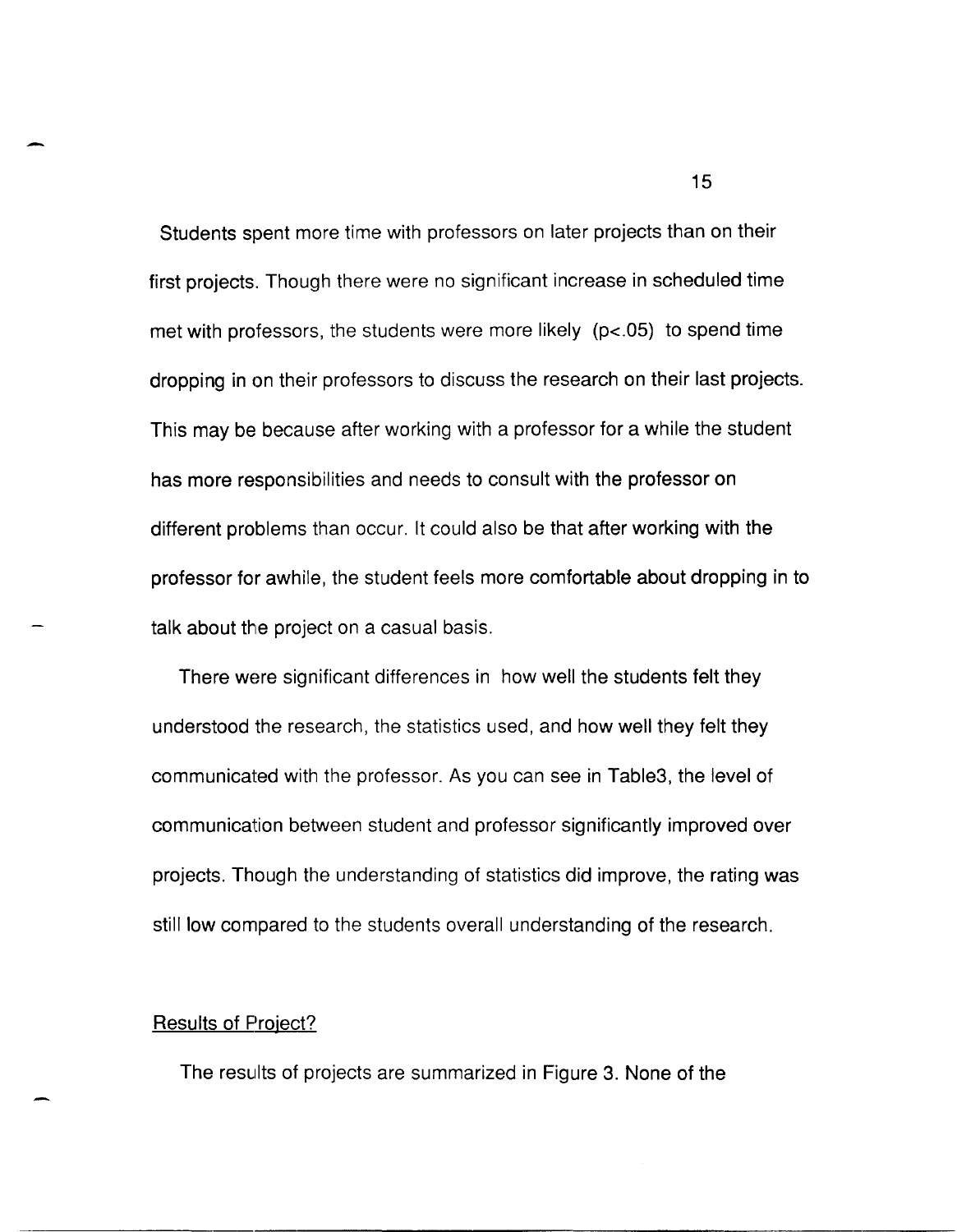differences between first and last project were significant. It seems that whether the student was working on their first or last project, the project was just as likely to be published or presented at a conference. Looking at the percentages for the first project results, it is interesting to note that 77% of the students had their project published or hopes of being published. For second projects, this percentage is also 77%. The number of students who had results of a project they had worked on presented at conference or plans for a presentation, was also the same for both first and second projects (41 %). There was a slight tendency (non-significant) for first projects to be further along than second. This is apparent in the fact that first projects were more likely to be published or submitted for publication while second project were more likely to be in the plans for being submitted stage.

-

Most students received some recognition for their contributions (see Figure 4). Only 12% received no recognition for their work on their first project. A student was seldom first author for the first project they ever worked on. They were more likely to be second (or third) author or mentioned in footnotes ( $X(3) = 15.375$ ,  $p < .01$ ). This is not surprising considering new researchers may not yet be capable of planning, running and writing up a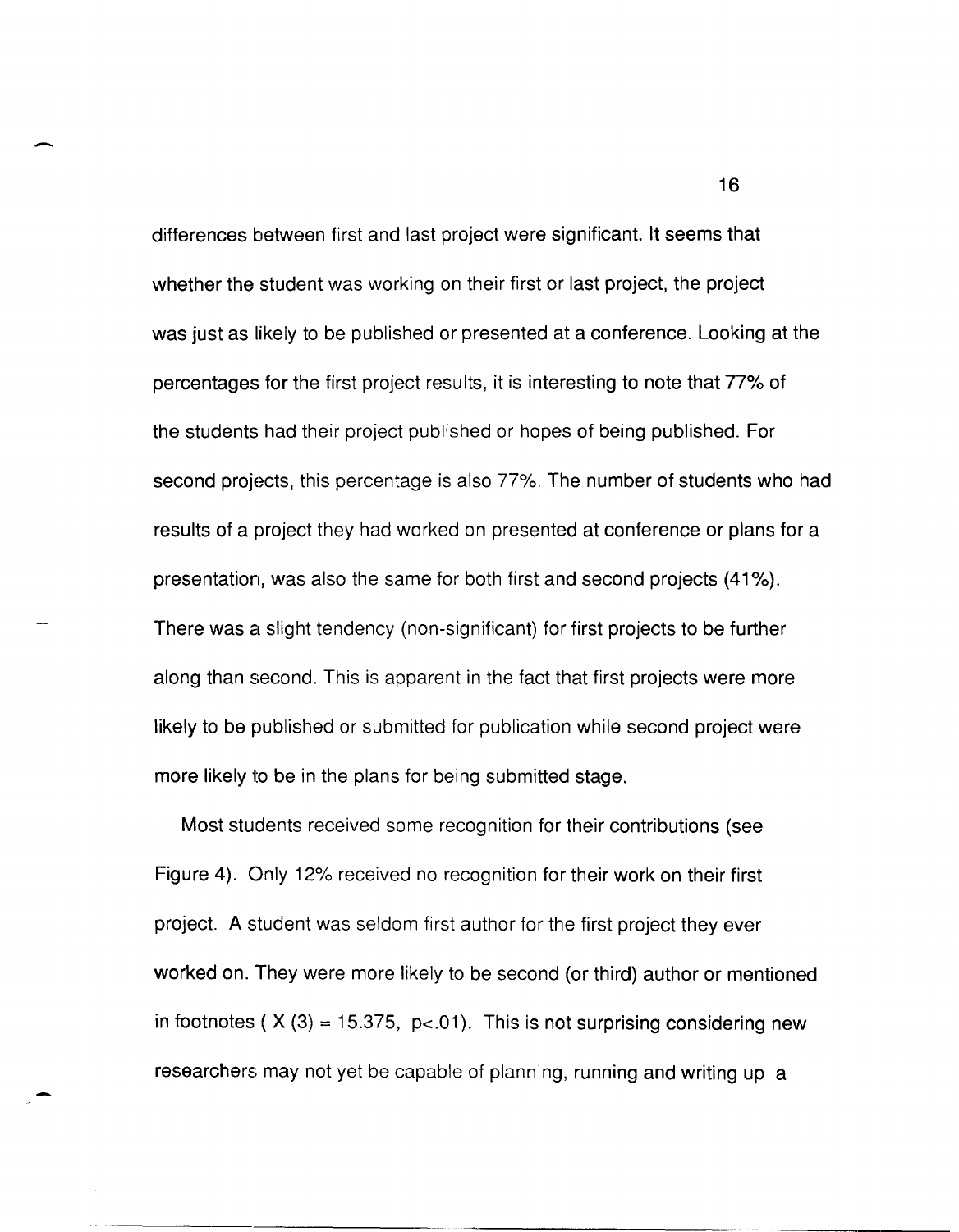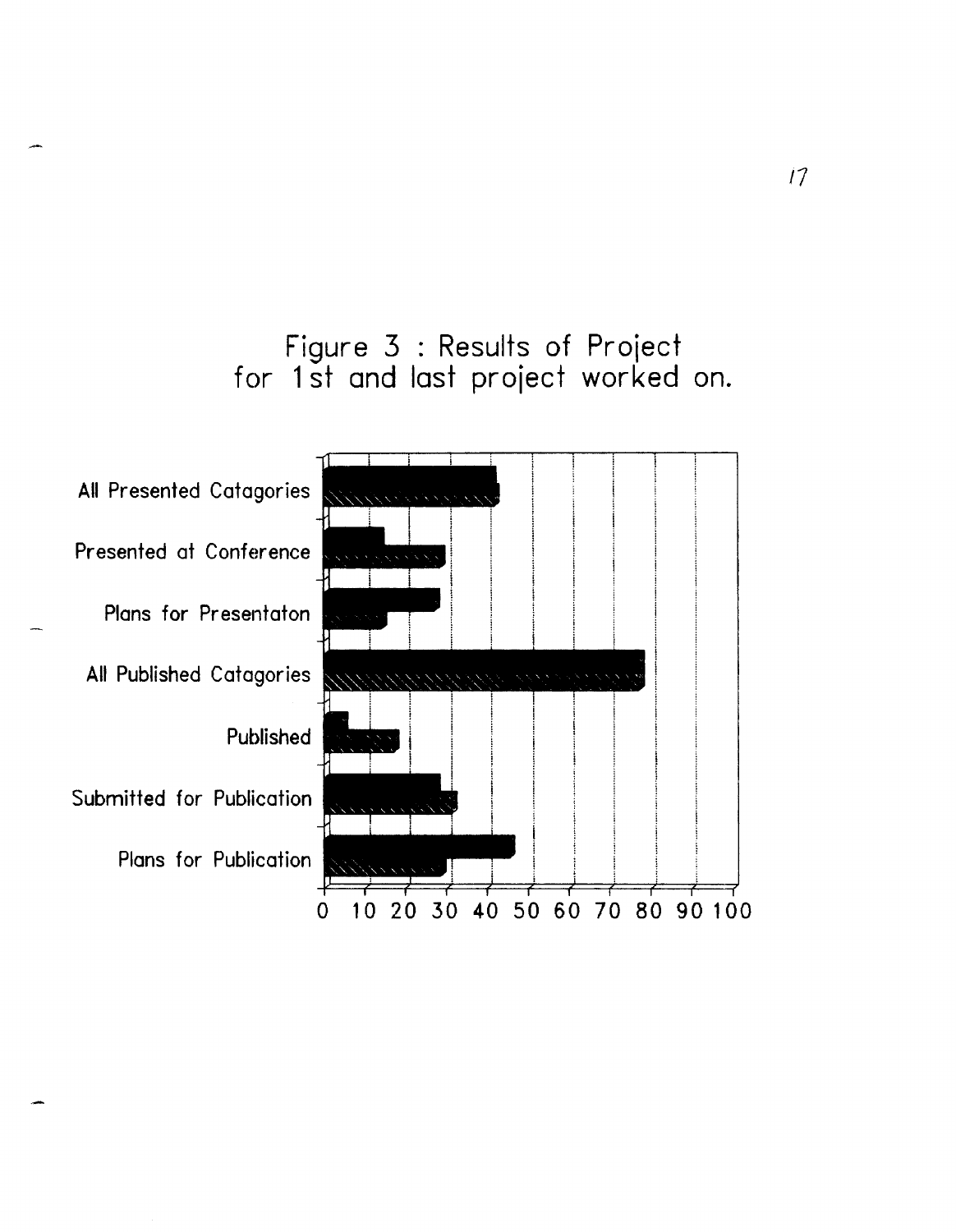whole research project. For the last project that the student worked on, there were no significant differences between the type of recognition received. Lack of significance could be because the N was so small. Looking at percentages in Figure 4, we can see that the student was still more likely to be second or third author than first. When comparing recognition from the first and last project, there were again no significant differences.

### Which parts of research were you most involved in?

-

It is interesting to note what aspects of research students were most involved in. These results are shown in Figure 5. Equal involvment would be a mean of 5. Confidence intervals (based on standard deviations of all questions) are shown as vertical lines to the left and right of the middle of the scale. Bars outside of the confidence intervals are significantly different from 5.0. For first projects worked on, no students were involved in writing grants and few in writing IRB's. Students also indicated very low involvment in presenting results, library research, writing and revising paper, forming the initial hypothesis and constructing questionnaires. Scores were very high, for running subjects and storing data on computers. Students judged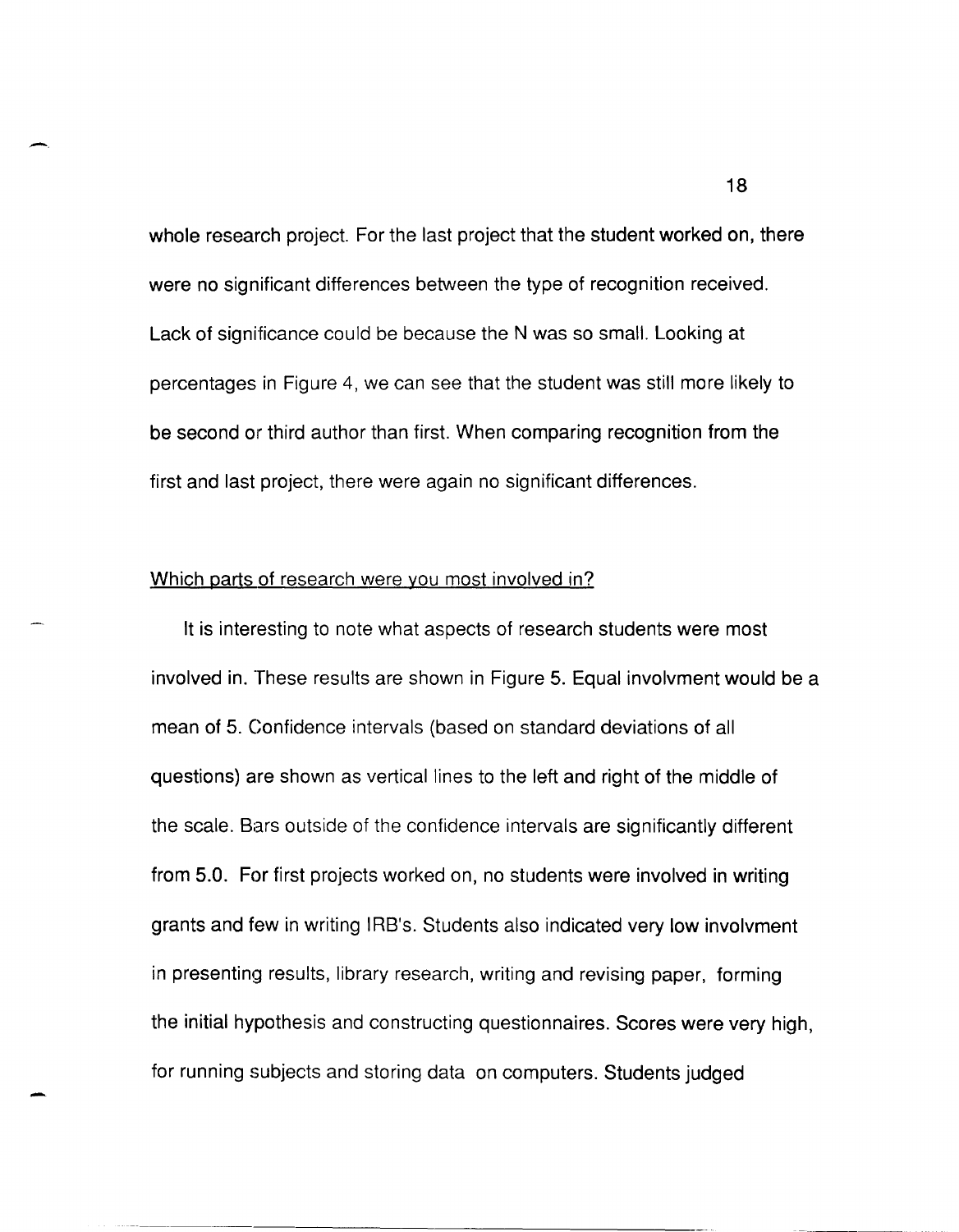

-.

Figure 4 :Public Recognition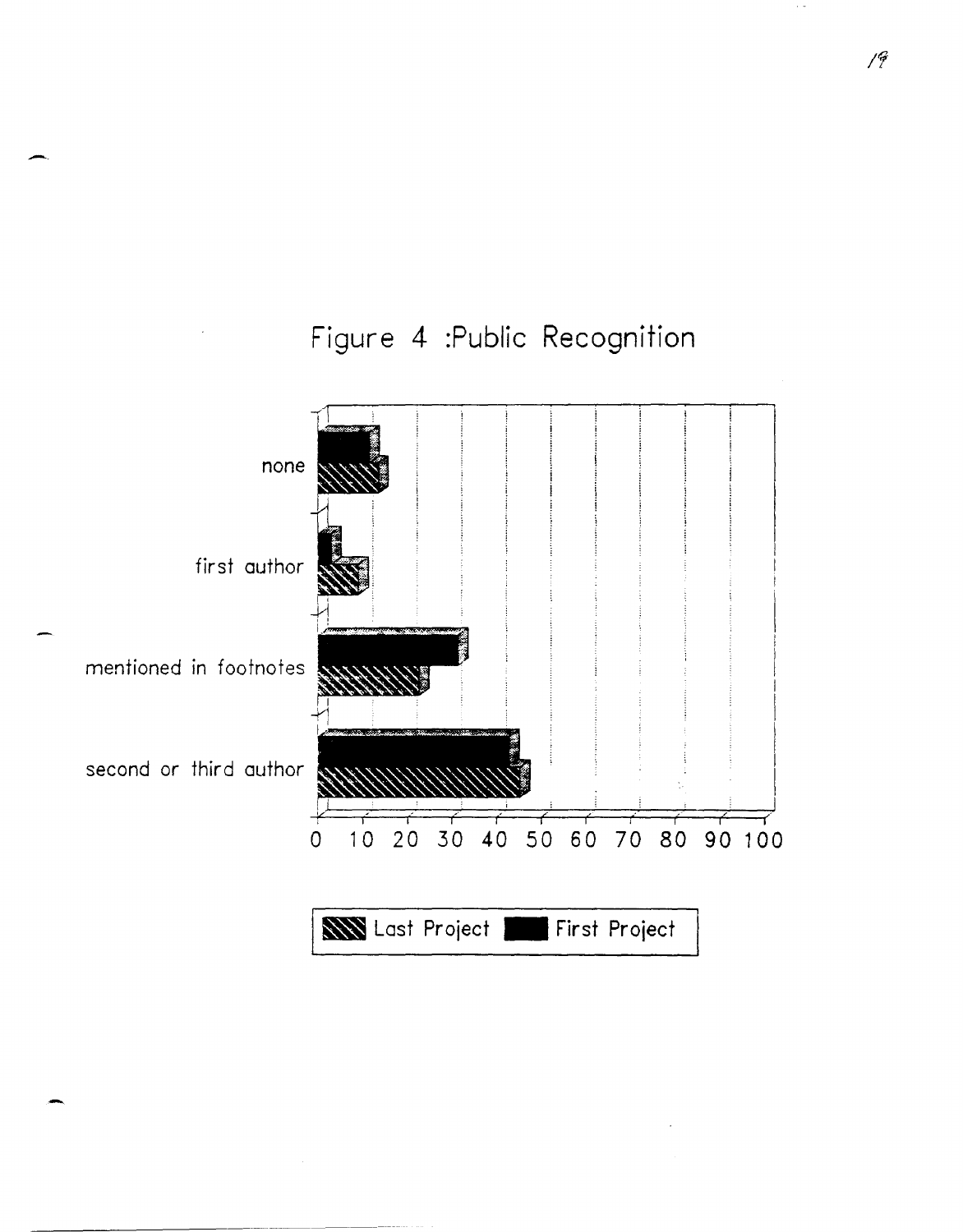# Figure 5 : Involvement in Research for 1 st and Last Projects.



-

-

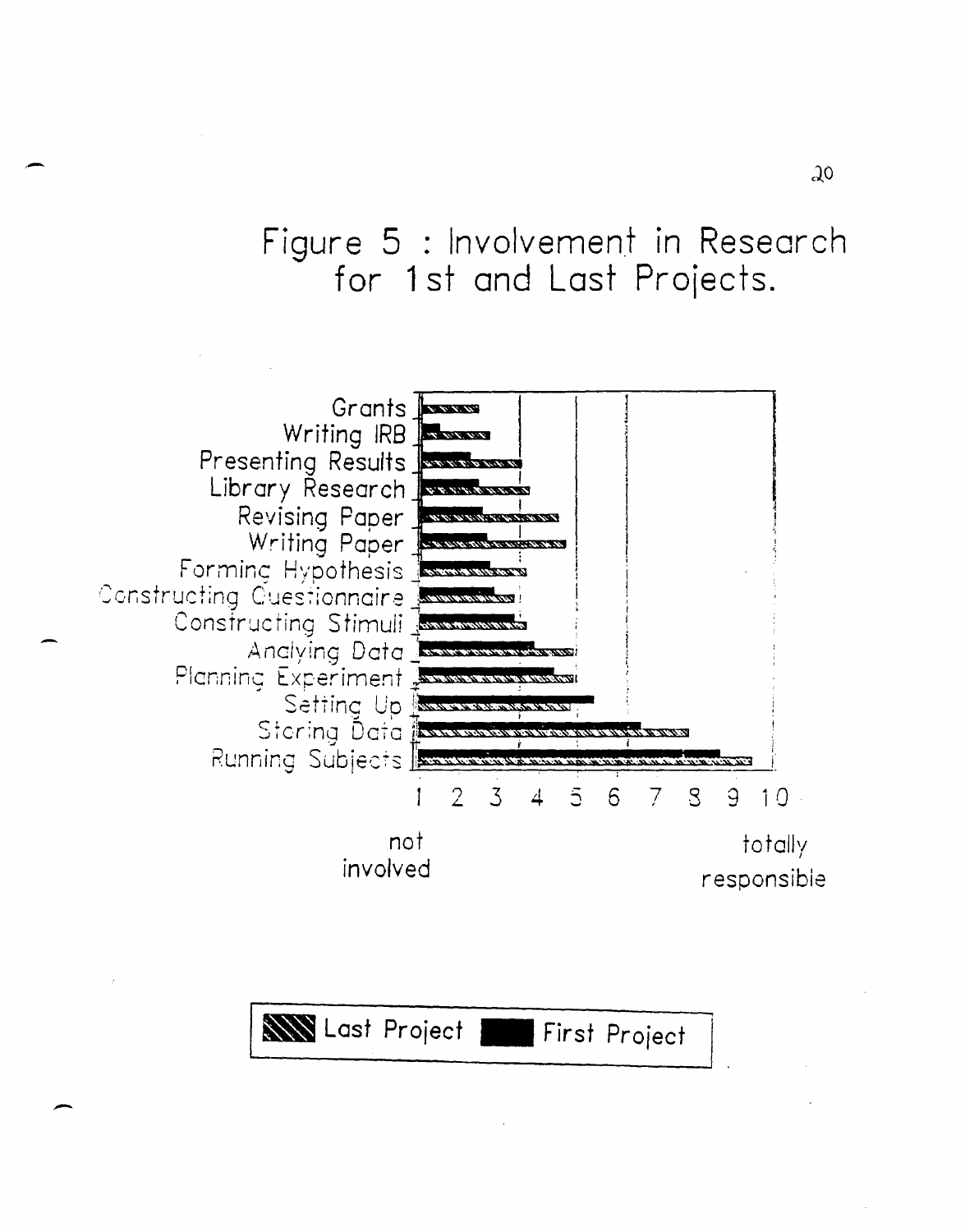relatively equal involvement of professors and themselves for the other parts of research including constructing stimuli, planning experiment, setting up experiment, and analyzing data. It seems that the for the first project worked on, professors are more responsible for the beginning parts of research (forming hypothsis and library research) and for all aspects of writing (IRB's, grants, writing and revising papers) whereas the students are responsible more for the repetitive work of running subjects and storing data. The data seems to show a definite division of labor in research for first projects.

The amount of involvement does even out more for the last project worked on. Student are more likely to be involved in all aspects of paperwork and writing for the last project than their first, though, they still are significantly different from 5.0 for writing IRBs and grants. No matter which project the students is working on they are likely to be almost solely responsible for running subjects and storing data.

-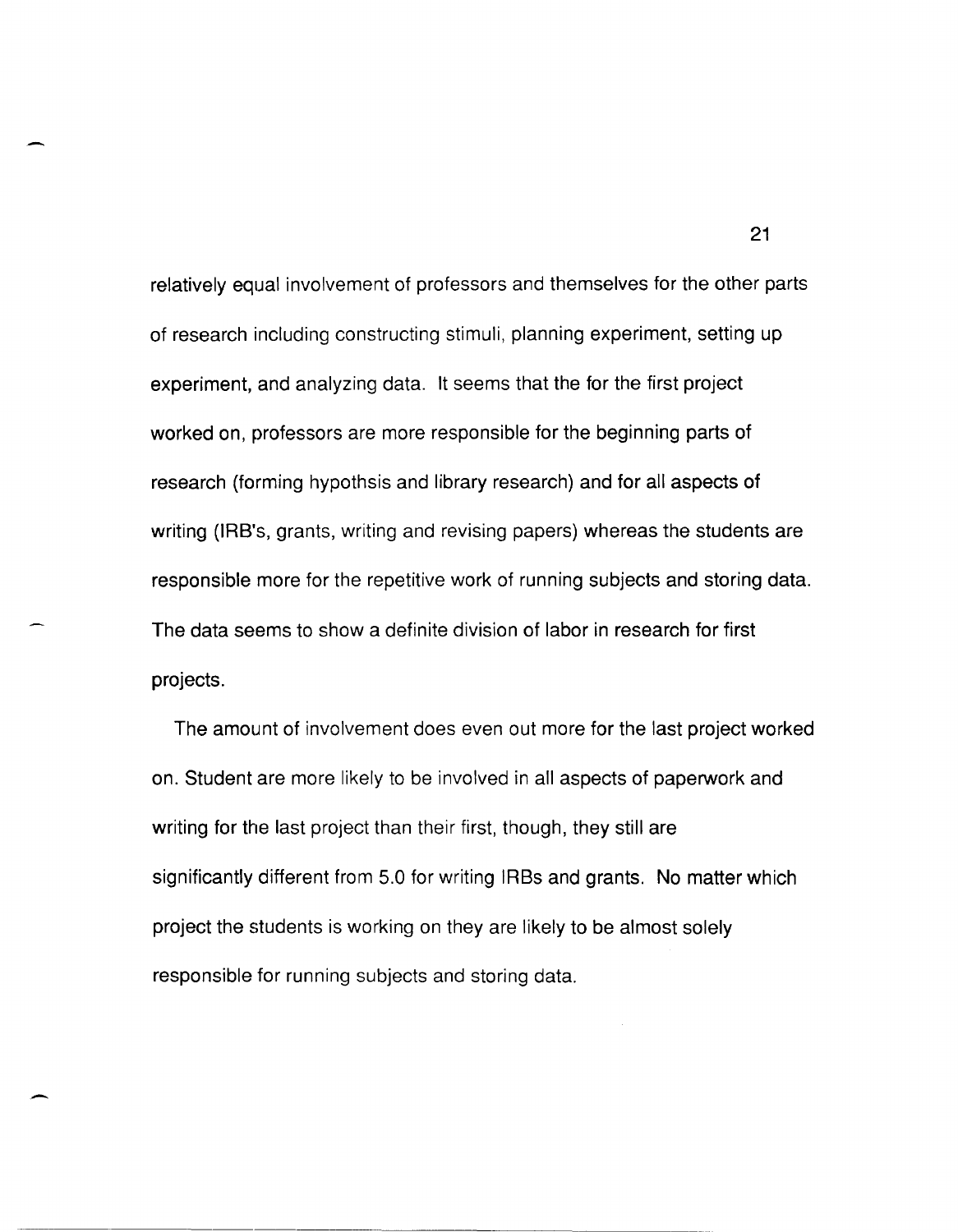# **Section 3**

-

# How satisfied were you with university services?

It seems that the students were generally very happy with the services that the University is providing. Figure 6 shows the students' ratings for satisfaction with services connected to their research. The number to the right of the heading is the number of students that responded to this question. The resource that the students rated the highest were the Psychological Science Department Secretaries, Alison Gillespie and Cindy Ruman. They were also the resource used by the most students (30). Government Publications in Bracken Library was given the lowest rating (having looked for sources there myself, I can understand why). This rating, though the lowest, was still above 6 on a ten point scale.

### What did you like and dislike about your professor?

In Appendix A and B are the comments about what students liked and disliked most about the professors with whom they worked. I tried to edit only for clarity, length and protection of the student and leave the heart of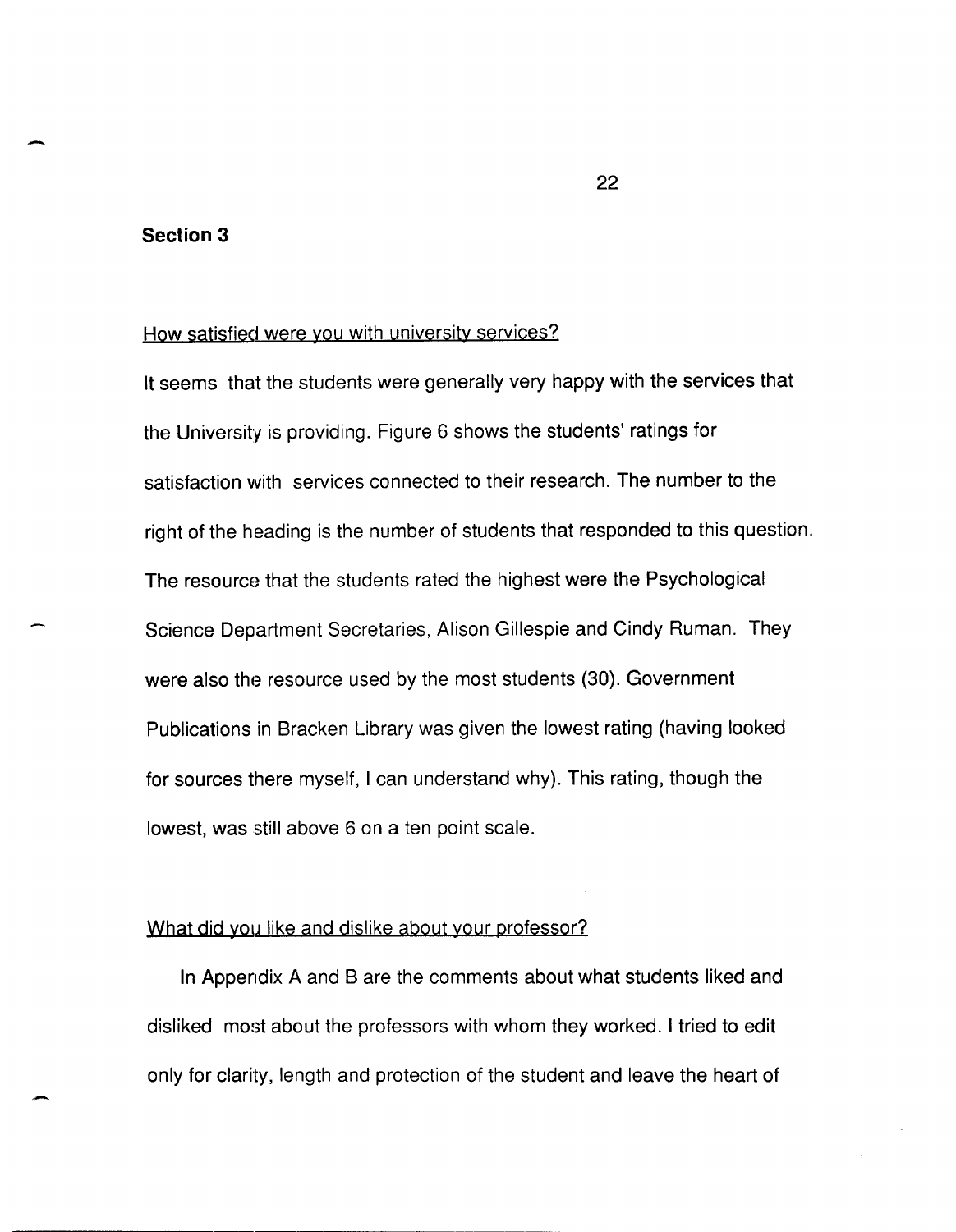# Figure 6 : Satisfaction with Services



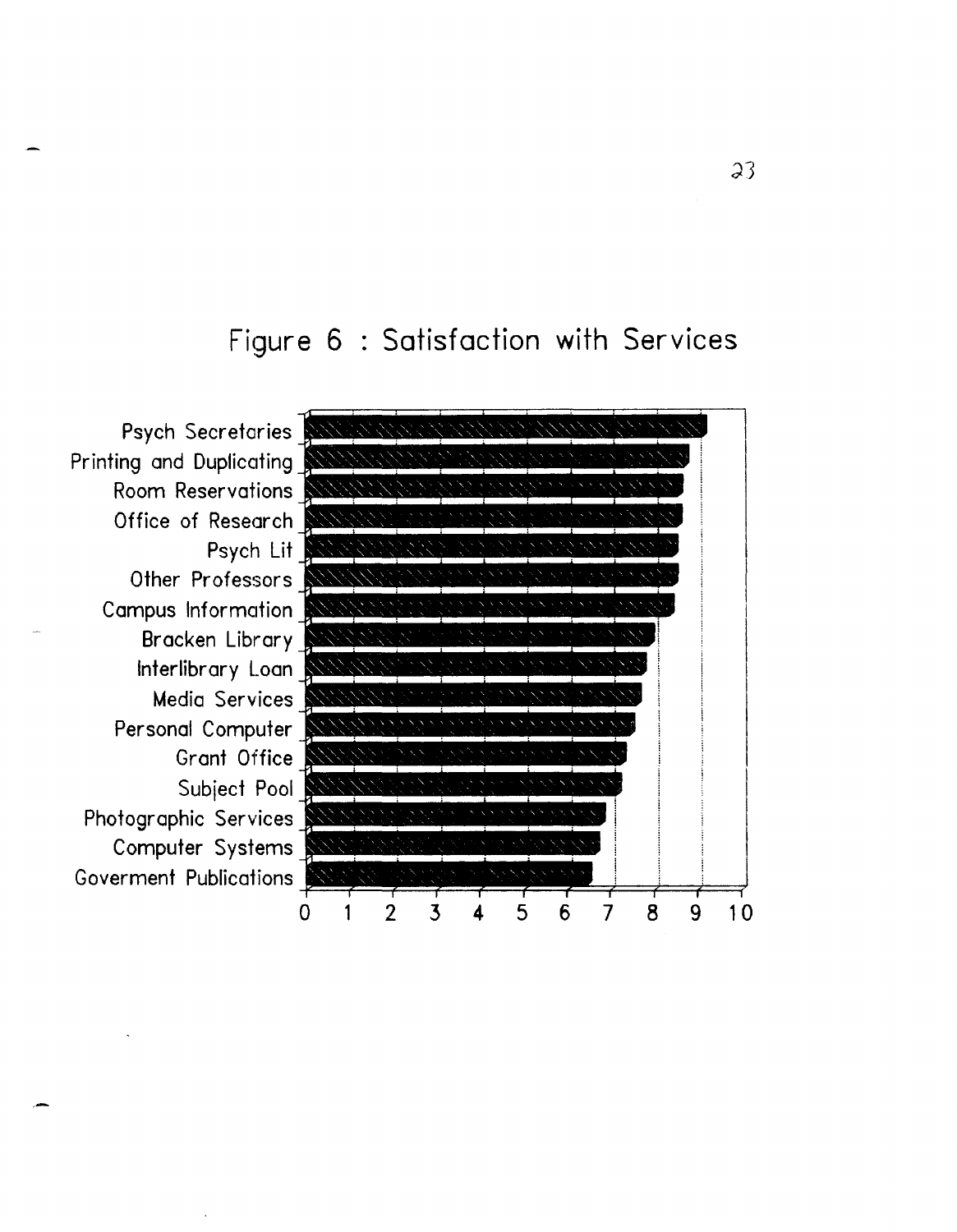the comments complete. All students had positive comments to make. Many wrote extensively about personality traits, communication style, and the general benefits of working with a professor. The students were also able to make many comments on their dislikes. 13 students could not find anything negative to say about the professor that they worked with.

### What were your worst and best experiences?

The students also made replies to an open ended question about their worst and best experience with research (Appendix C & D). Of the 35 students who completed the question, an amazing 43% (15s) answered the same for worst experience; no shows while running subjects. Six students answered, subjects who don't care about the experiment or who are rude to them. No other comment appeared more than twice on this question. For best experience, the answer written most often was "the experience I got doing research." Most of the remaining comments were more specific and show a wide range of experiences.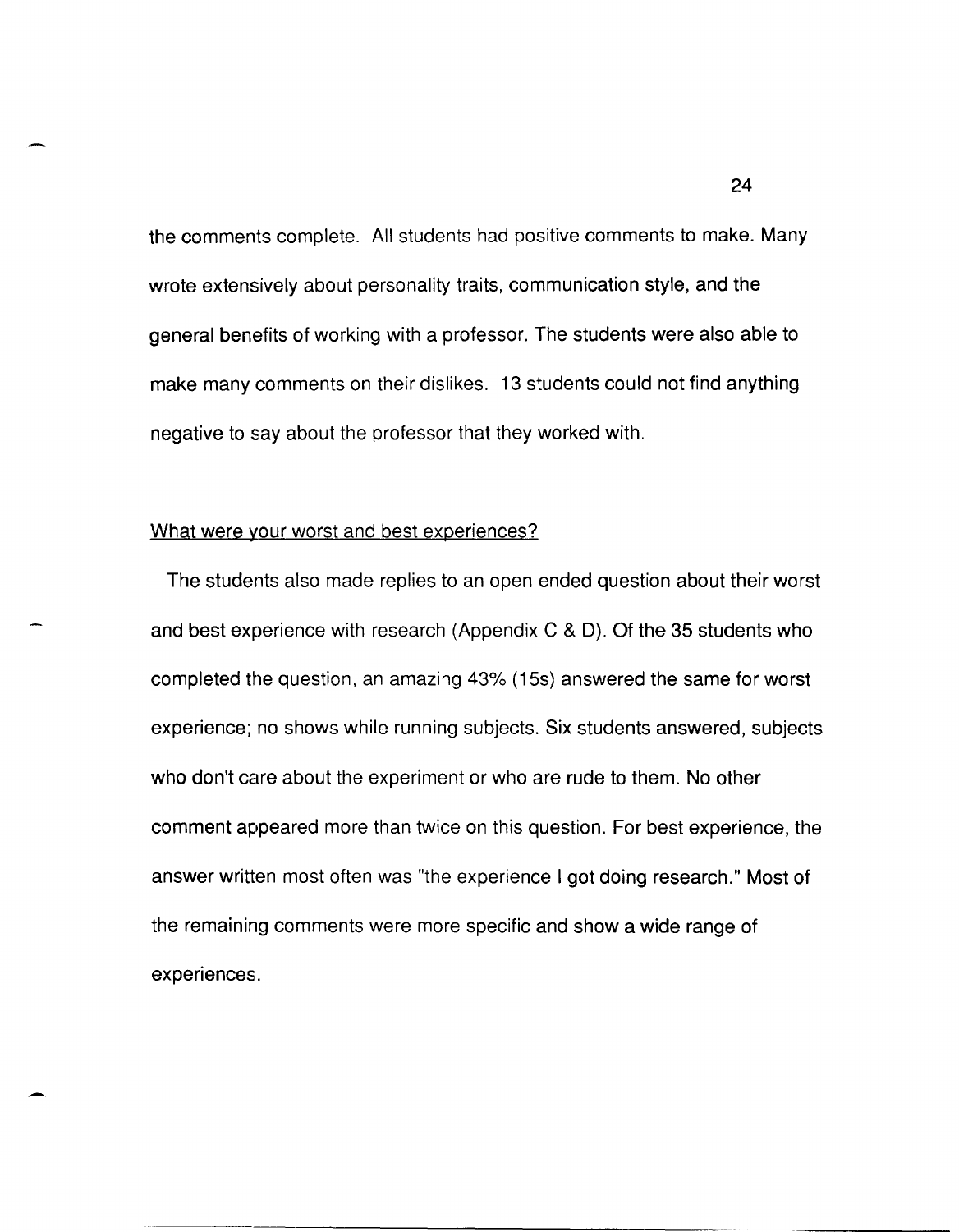$\mathcal{L} \circ \mathcal{L}_\mathbf{N}$  ,  $\mathcal{L}_\mathbf{N} \circ \mathcal{L}_\mathbf{N}$  ,  $\mathcal{L}_\mathbf{N} \circ \mathcal{L}_\mathbf{N}$ 

### Future plans concerning research?

-

Of the 35 students interviews, 30 were currently doing research. (Four had stopped because they had graduated. The other stopped while still an undergraduate.) Of the 30 students still doing research, 24 planned on continuing doing some type of research until they graduate. Six students planned on stopping at the end of the present school year.

For those who had already stopped doing research or are planning on stopping, lack of time was the biggest reason (64%). Lack of interest in the project accounted for another 28% of students stopping. Only one student stopped because of a problem with the professor with whom they had worked.

Before they began research, ten students had thought about a career in research. After being an undergraduate researcher, 15 were considering a career in research. Eighteen students said that the research experience influenced their decision.

### **General Evaluation**

Students were generally positive about their research experience. If they were able to "do it all over again", all thirty-five would have done research.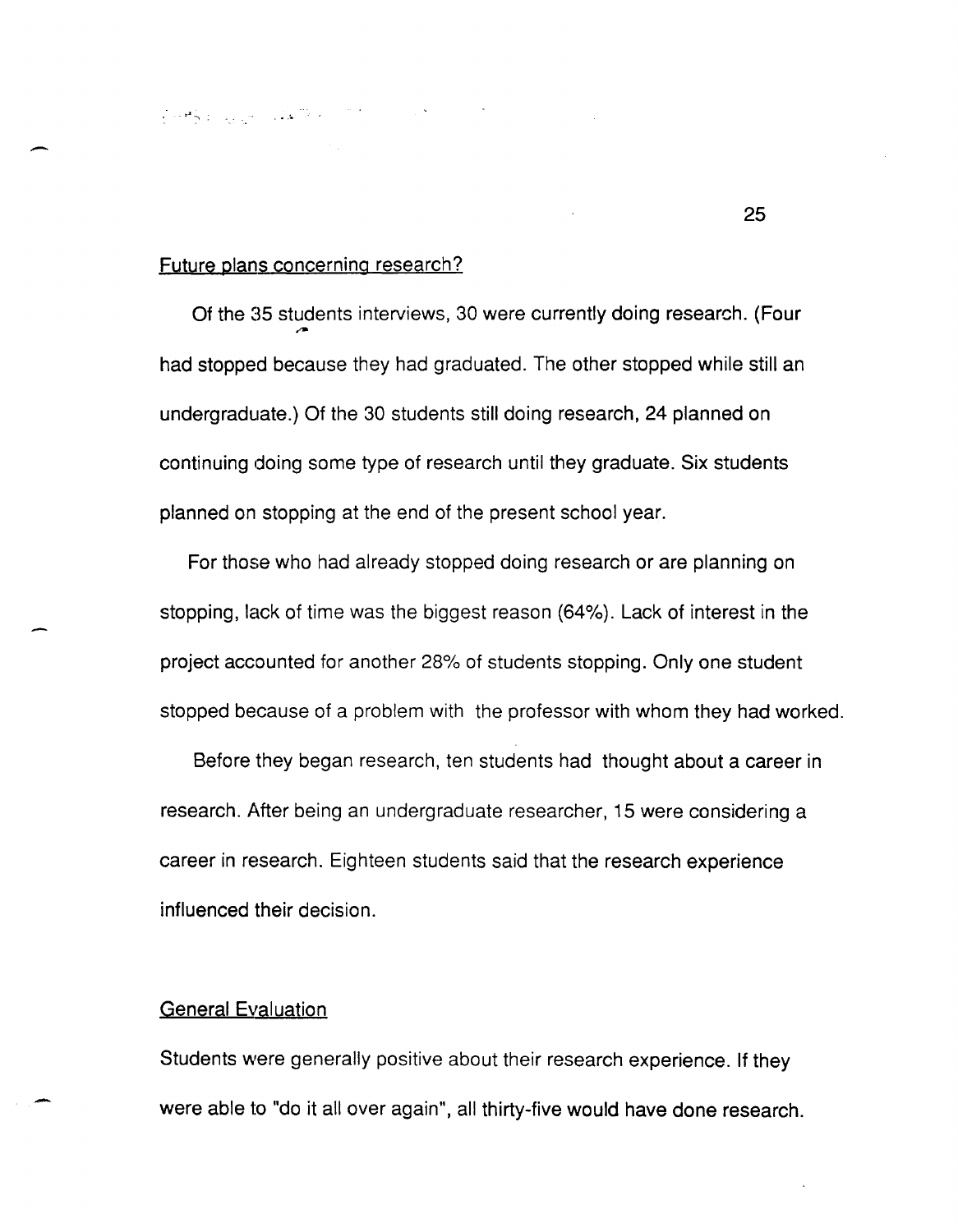Nineteen said they would have started earlier. Only one would have started later. Thirty-two would have worked with the same professor. Two were unsure.

When asked to rate their overall experience with research on a 1 to 10 scale with 1 being horrible and 10 being the best experience of my life, the mean score was 7.367. The range was from 5 to 9. (One student who gave a rating of 9, commented that the only better experience she had was her wedding day. Another student who gave a rating of 5 said, "no offense, but it's going to take one 'sad' individual to rate BSU research a 10 according to your scale")

When asked what they would like to change about the way research is done at Ball State a variety of answers were given( see Appendix E), but two were mentioned fairly often. Nine students wanted the subject pool improved so the no show problem would be solved. Seven students thought that other students should be encouraged more to do research and should find out about research opportunities sooner.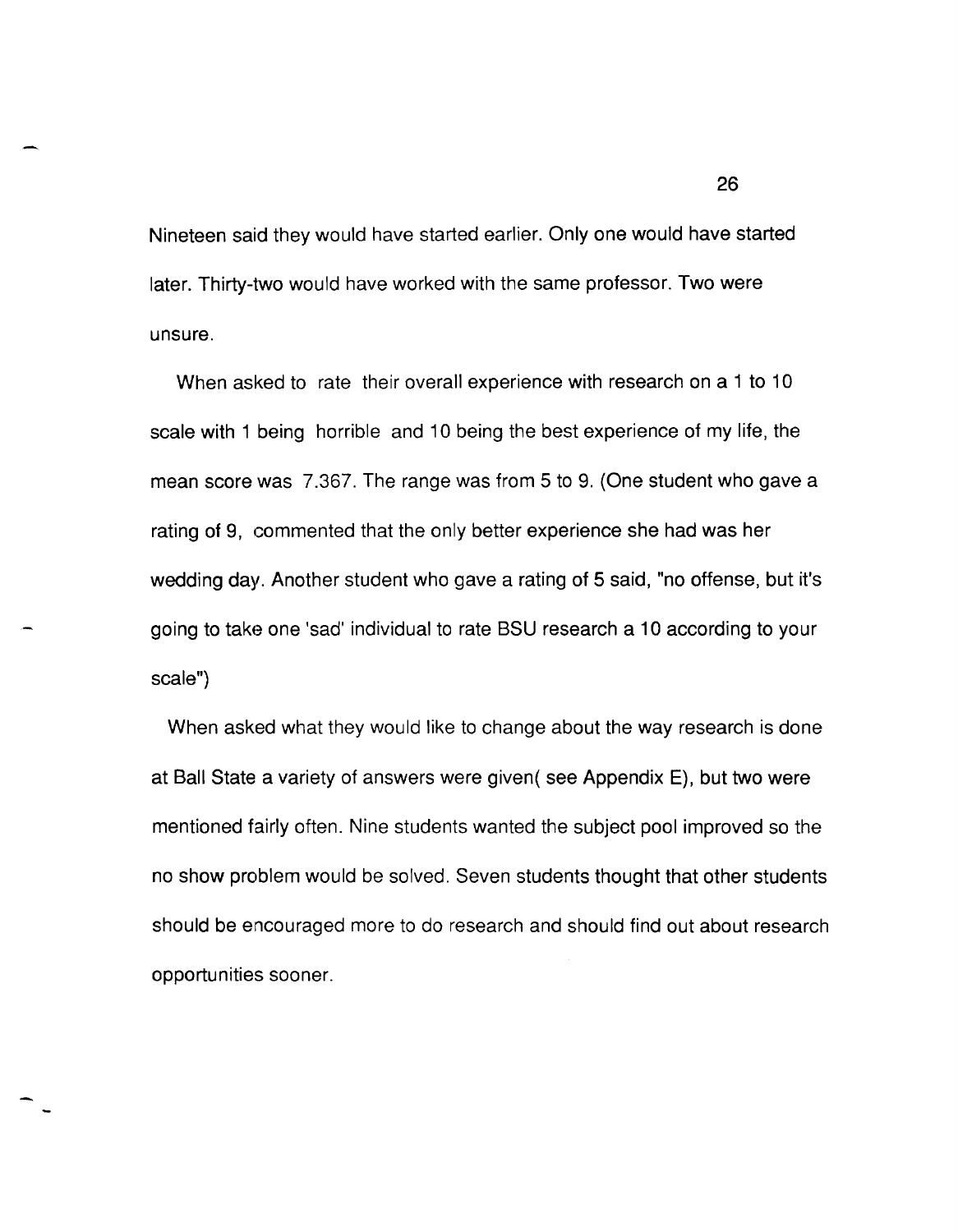### **Conclusion**

-

Most students start research to get experience and inpress graduate schools. Though some have to quit because they can not afford the time commitment, most continue until they graduate. While they are undergraduates, most receive credit hours for their work and a few receive fellowships or grants.

For first projects, few students ever take any part in forming the hypothesis or doing any type of writing. Their primary responsibility is running subjects and storing data. While I can understand the necessity of students running subjects and count this as part of "paying their dues", it is crucial for students to become involved in every aspect of research for the student to have the best learning experience as an undergraduate researcher. One student commented that she enjoyed "seeing a experiment through from beginning to end; running subjects to data analysis." She was apparently quite ignorant of the importance of library research and diseminating research at conferences and in journals. This student was not benefiting from her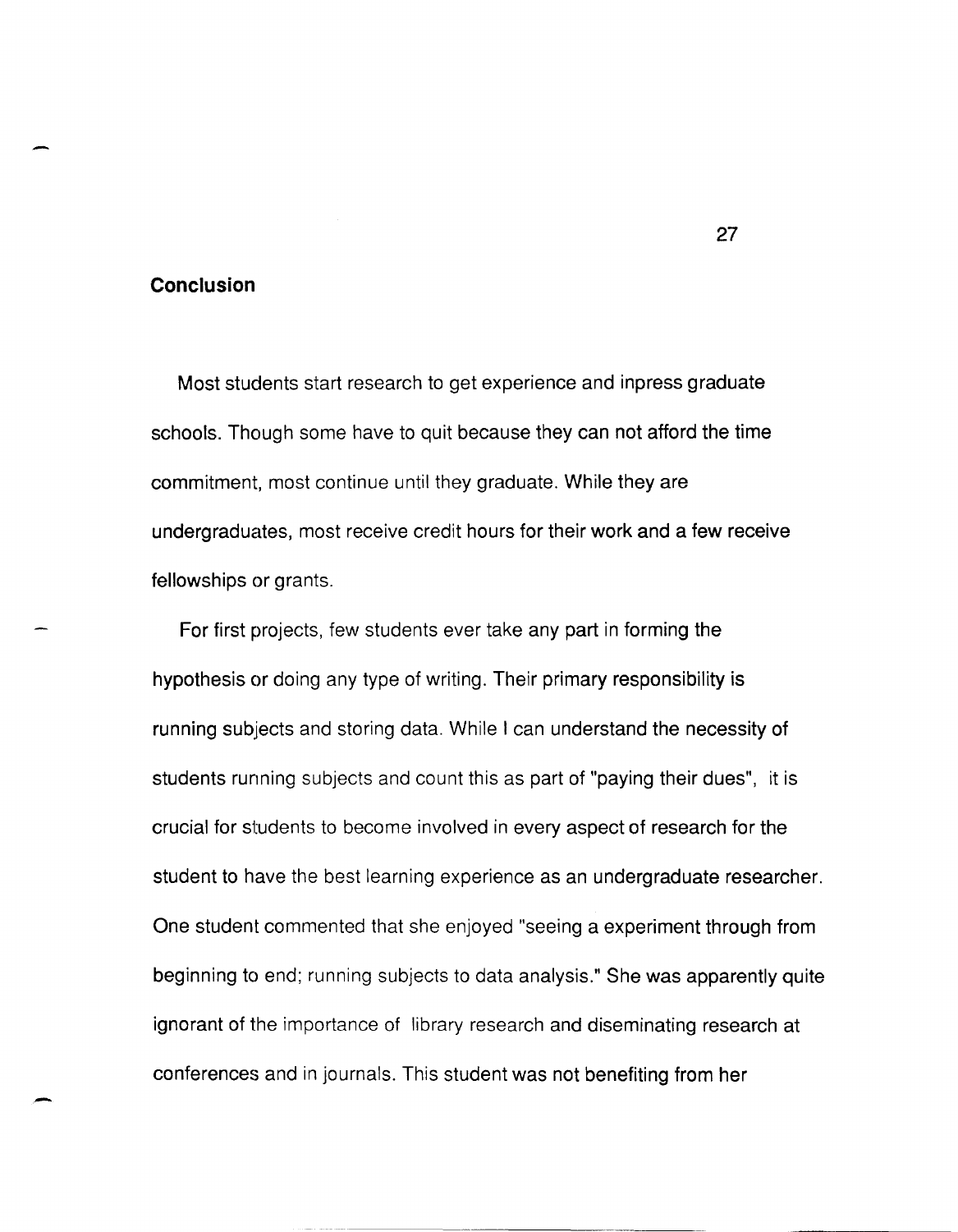research experience as much as she could have been.

As the student works on more projects, they tend to spend more time with their professor and have a better understanding of their research and the statistics used. However, students are still primarily responisble for running subjects and storing data on computers. It seems students are not being involved fully in every aspect of research.

The students had few negative comments about the services that Ball State University does for its researchers. There was no service that was rated below 6 on a 10 point scale. As for the professors that the students worked with (though there is room for improvement) there were many more positive comments than negative ones. The same can be said about the students best and worst research experiences. I was shocked, however, at how many people answered this open-ended question the same. Subject pool no shows were the worst experience for almost half of the subjects. Since undergraduate researchers seem to spend most of their time running subjects, it is natural that this would be a big concern. Improvement on the subject pol was also the thing that students would most like see changed about the way research is done at Ball State. One student commented that he once had 20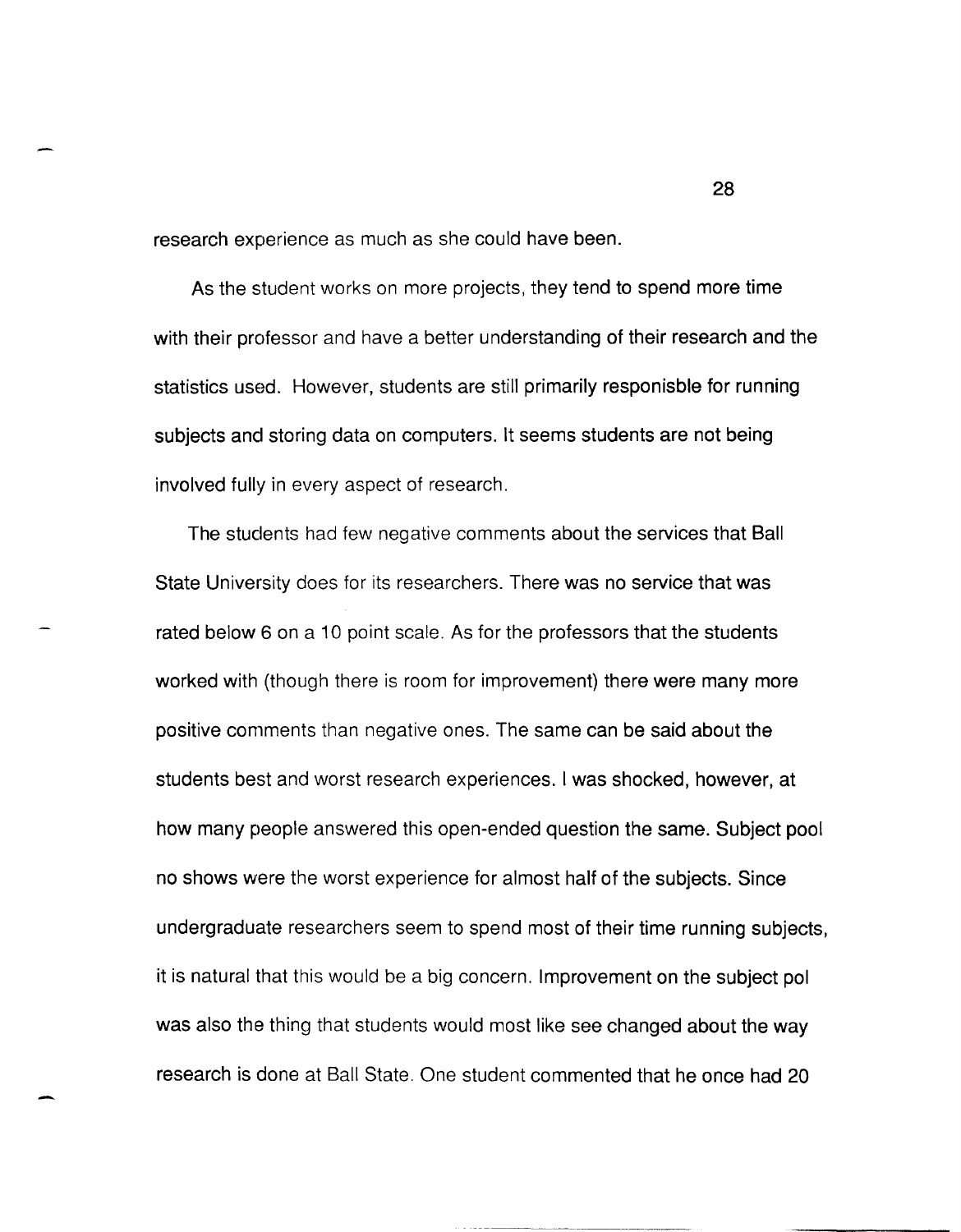students signed up at half hour intervals and only 4 actually showed. Eight hours of this student's day were spent waiting for subjects that never came. This is a large problem when most students have such busy schedules.

Overall, students felt very positive about their reseach experience at Ball State. All of the students would have done research again and on a one to ten scale, all subjects rated their experience as a 5 or above. Though some students were not able to think of a single thing that they had learned from their research experience, it seems that overall, students are benefiting.

-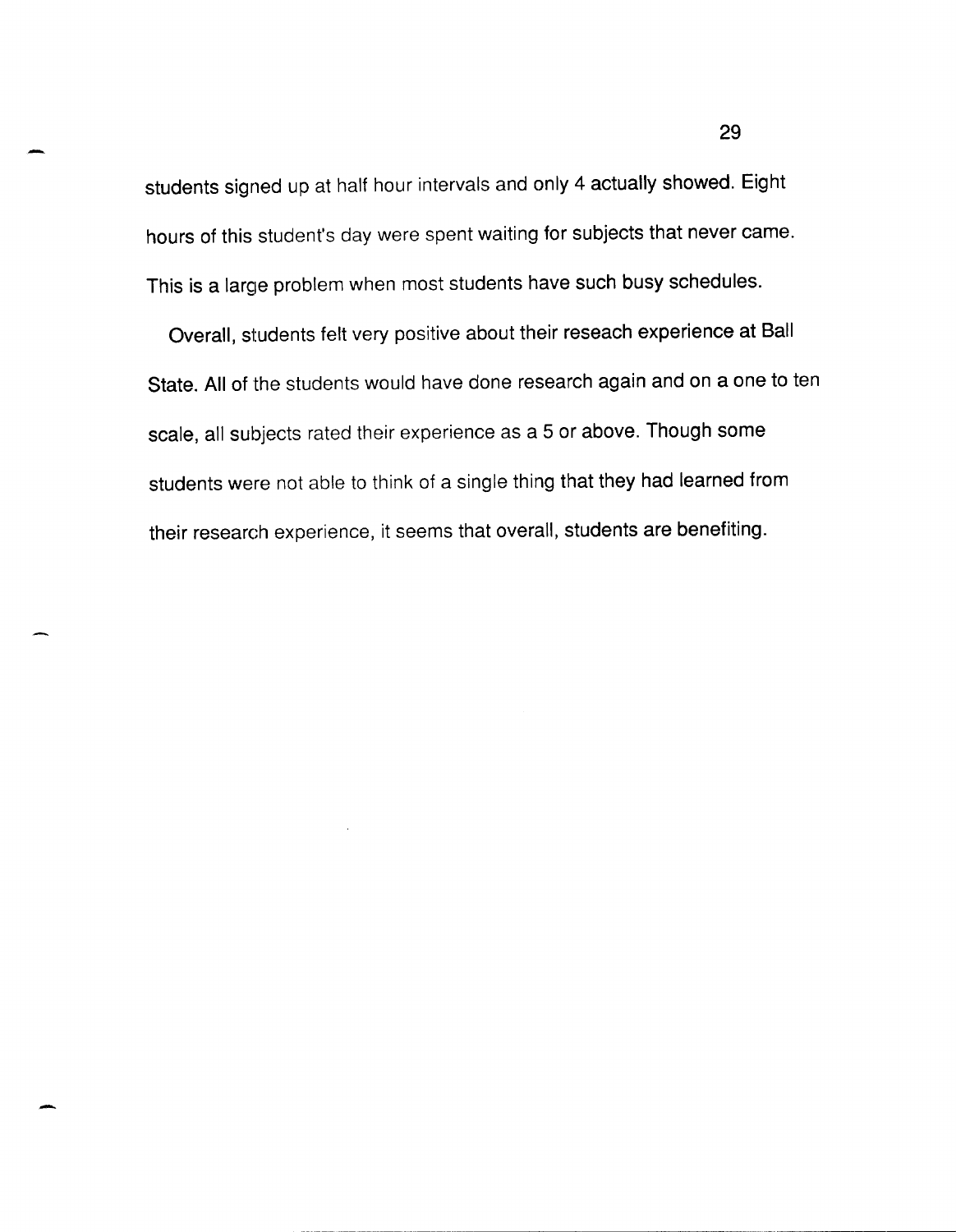# Appendix A

# Students comments about what they liked best about working with their professor(s).

The prof was

· .. very relaxed and patient

· .. very personable

· .. helpful and caring. Interested in helping me advance.

... very professional. Kept me informed about what was going on and treated me with respect.

· .. well informed, knowledgable, easy to work with.

· .. flexible and helpful.

· .. the voice of experience.

· .. flexible about when I worked / sympathetic about my schedule

· . . very knowledgable and happy to share knowledge, took the time to explain any concepts about the research that were unclear to us.

· .. knowledgable about computers and the systems one must go through to do research.

The prof...

... had a good sense of humor and laid back disposition that kept the whole routine relaxed.

· .. showed me I didn't want to do research.

... let us actively participate in much of the designing of the experiment without putting us in any type of uncomfortable situation.

... made me feel involved. They tried to include me in what they thought was a reasonable amount of work and explain statistics to me.

· .. gave detailed explanations about the research.

... allowed me to develop a topic of my own / encouraged me to do my own work.

· .. helped us to think of the future and prepare for graduate school.

· .. talked on my level.

-

· .. increased my knowledge of research procedure.

· .. showed interest in me.

· .. answered my questions well.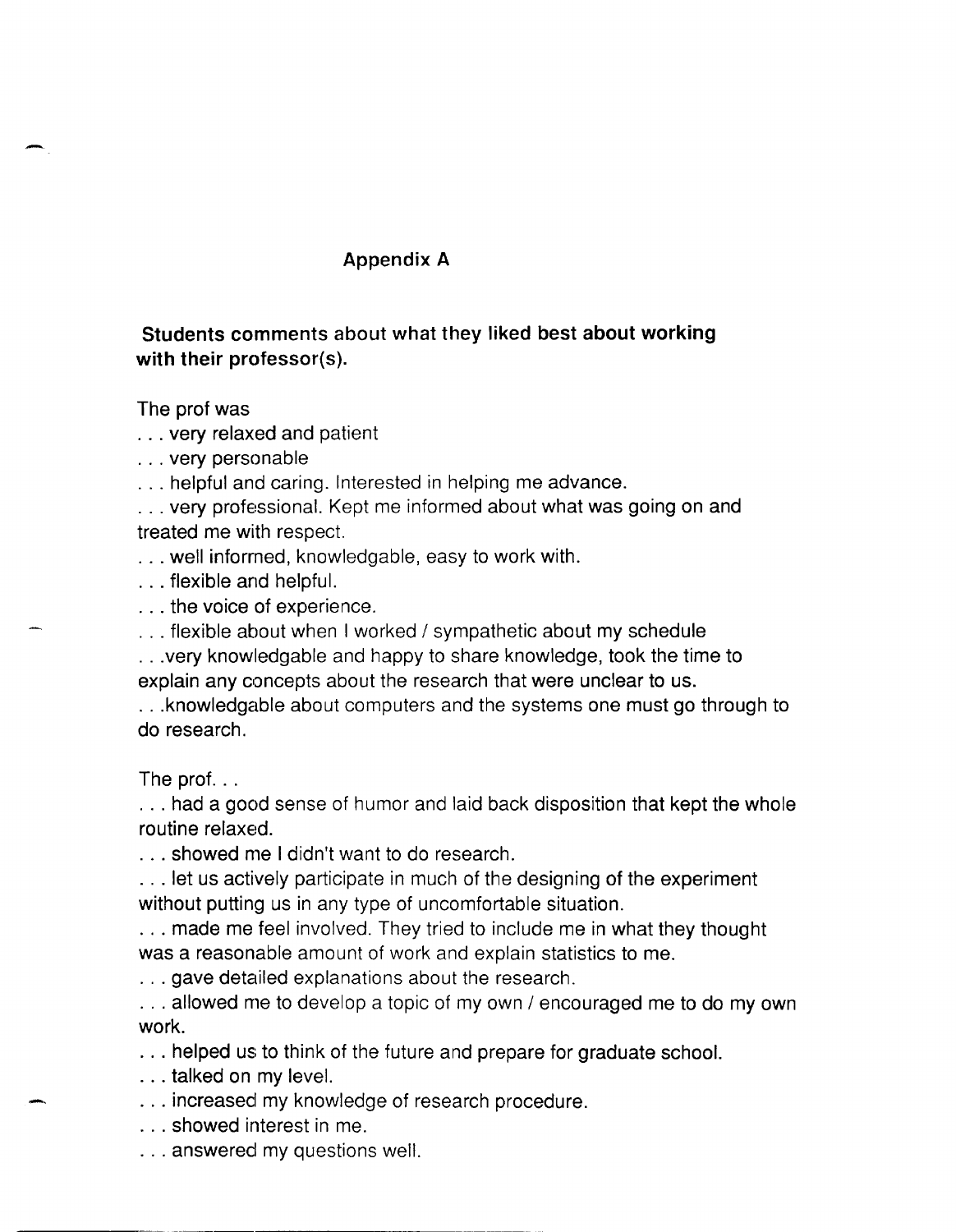· .. gave me alot of freedom to learn and make mistakes.

... took the time to explain research and help with any questions.

... gave me professional insight in how to form a hypothesis and execute an experiment:.

Working with prof...

-

-

... gave me an opportunity to see how real research is done.

· .. let me feel like part of the department.

... gave me an experienced referent to learn more about the research process.

· .. gave me a chance to know professor personally and find out about their past experience.

· .. Iet me talk with professor as a person. I felt comfortable with them.

· .. gave me a chance for greater student falculty interaction. Got a chance

to talk to professors instead of just listening to lectures.

· .. Iet me learning by experience instead of lectures

· .. let me study subject matter that was interesting.

Best part of working with prof was...

· .. being a part of making the stimuli and following through on the steps of research to the end when the data is analyzed.

... the guidance, teamwork, cooperation, encouragement.

... discussing, theorizing and deciding on the experimental direction.

· .. personal contact / advice / help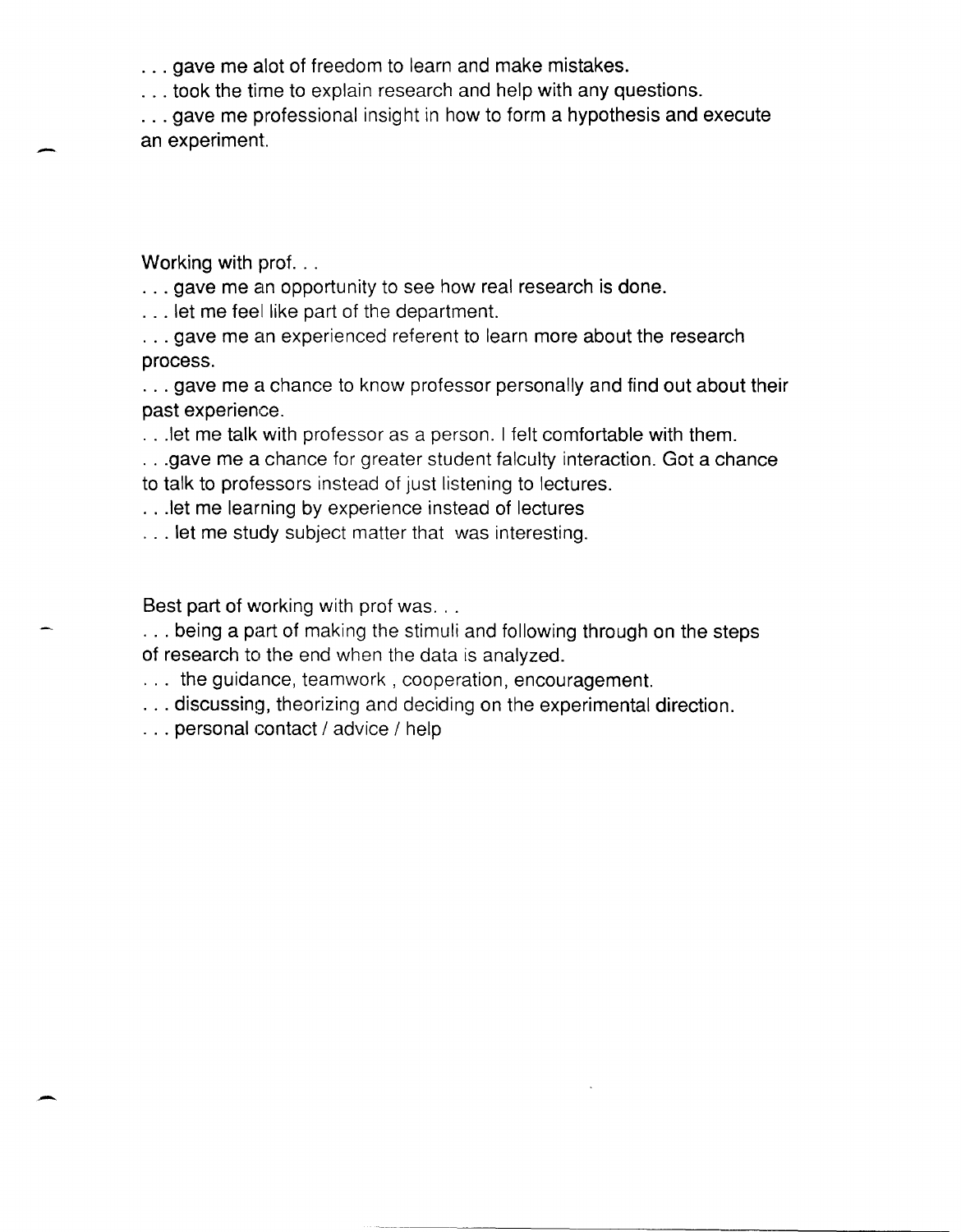# Appendix B

What students disliked about working with the professor{s).

13 students had no negative comments about their professors.

 $Prot.$ ...

· .. was restricted in time.

· .. expected me to know too much about design and procedure.

· .. told my research partner and myself different information so that neither of us knew what was going on.

... did not keep me informed so I was not very involved.

· .. not organized.

· .. was too busy for discussion.

· .. did reseach that did not interest me.

· .. expected me to understand things I had never learned before.

... had an attitude which was condensending toward undergraduates.

... we had personal differences of opinions which kept me from wanting to work on his research projects.

· .. we had occasional lack of communication.

· .. we had problems finding a time to meet.

Worse part of working with prof was that ...

... nothing became of a year of experience, which was very discouraging.

· .. I worked alot of hours with no credit.

· .. alot of time spent running subjects was not profitable

... I would had liked to have had more part of the planning and setting up of the experiment.

· .. 1 didn't work with the professor, I worked for the professor. I thought it would be different.

... I did not really understanding big picture, just did my little tasks without knowing whole story.

· .. the research was podunk.

· .. I didn't have technical or programming experience so prof had to do alot of work that should have been my responsibility. (my fault, not his)

... I sometimes didn't understand what they were talking about. I wanted to, but it was over my head.

· .. I disliked calling back subjects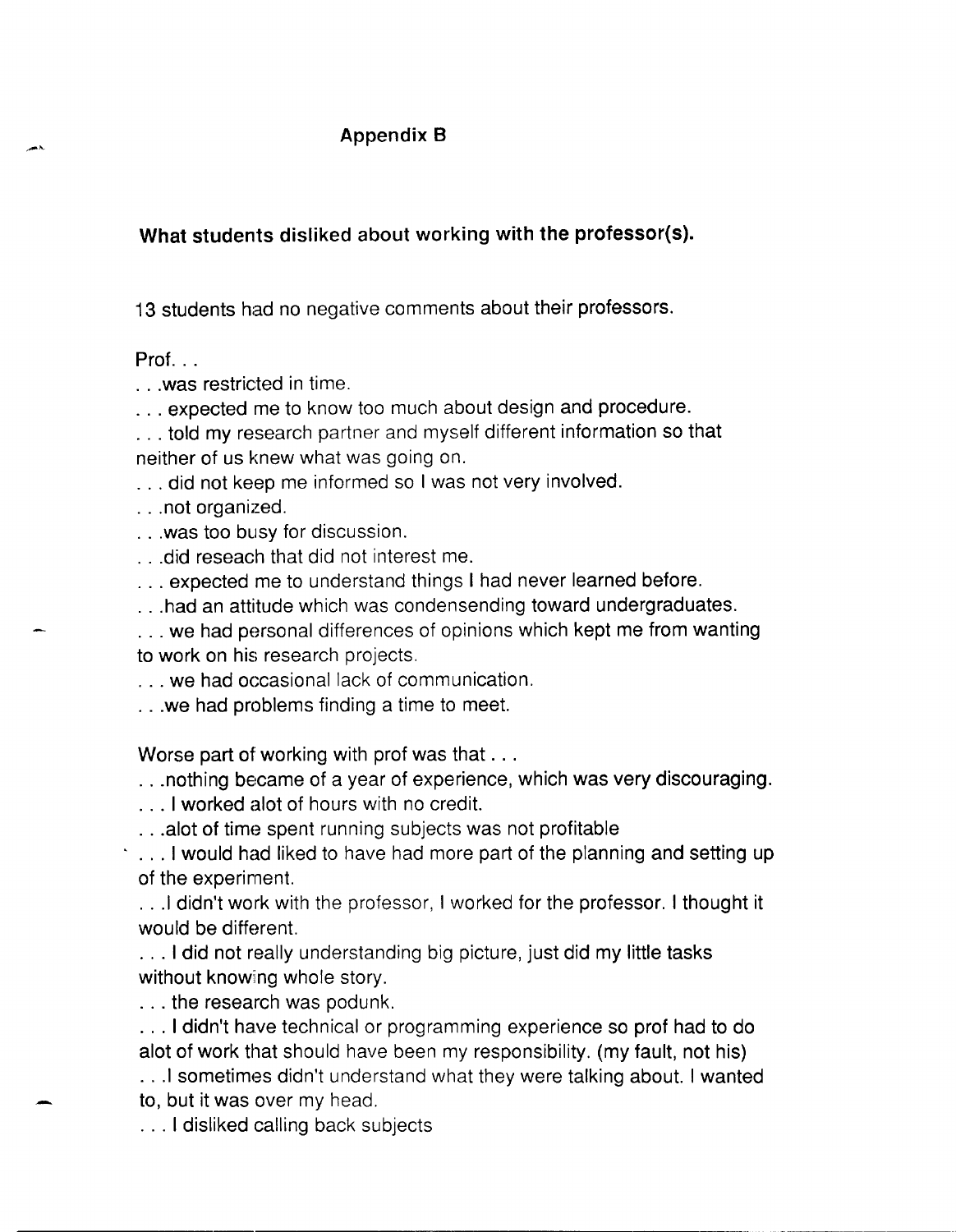# **Appendix C**

## **Student's worst experiences with research.**

-

15 answered - No shows while running subjects 6 answered - Subjects who don't care or who are rude (especially a problem during finals week) 2 answered - writing up paper (tedious) Lost data because of computer malfunction I didn't understand how experiment worked and I was expected to take over the following sememster. Trying to manage my time The space office double booked rooms and twice I was suppose to run an experiment during someone's class. Hamsters died - very frustrating, had to give up research Trying to get equipment from the library that worked Feeling like I was being pushed out of the project Being falsely accused by my prof of lying and not doing my job. Having different views than my prof. Tedious paper work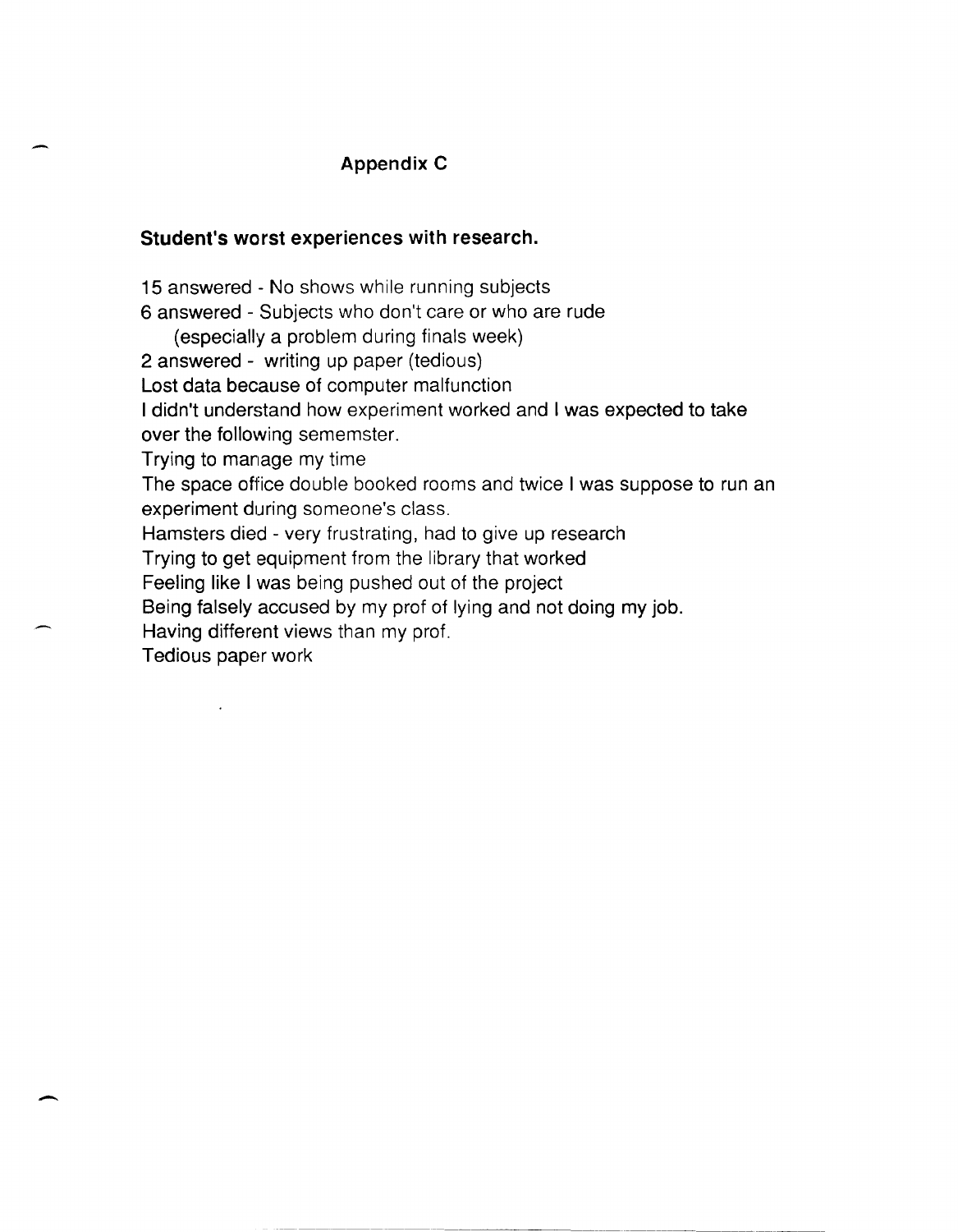# **Appendix D**

# **Student's best experiences with research.**

6 answered- the experience I got doing research / knowledge gained

4 answered- Getting a publication

4 answered- Working with subjects relationship with prof

3 answered- Feeling like we accomplished something

3 answered- 'Norking with other members of the group

Doing research made me feel important

Understanding where problems occur when studying people

Prof helped me assimilate my freshman year.

Reaching the point when I felt equal to my prof in knowledge of the research subject.

Doing a presentation of the results

Analysing the results

-

My prof telling me a had done a good job.

Mastering the physiograph machine

Understanding the differences in people

Running subjects at Burris and talking to the teachers

Subjects being curious about the study

The day my thesis was excepted for a grade.

Finally getting my own project

Getting to watch subjects on video who didn't know they were being taped because they didn't read the consent form do stupid things.

Learning to problem solve on structured experiments

Being able to explore what I was interested in.

Doing all the work and then finding out our hypothesis was supported

Adding to the body of scientific knowledge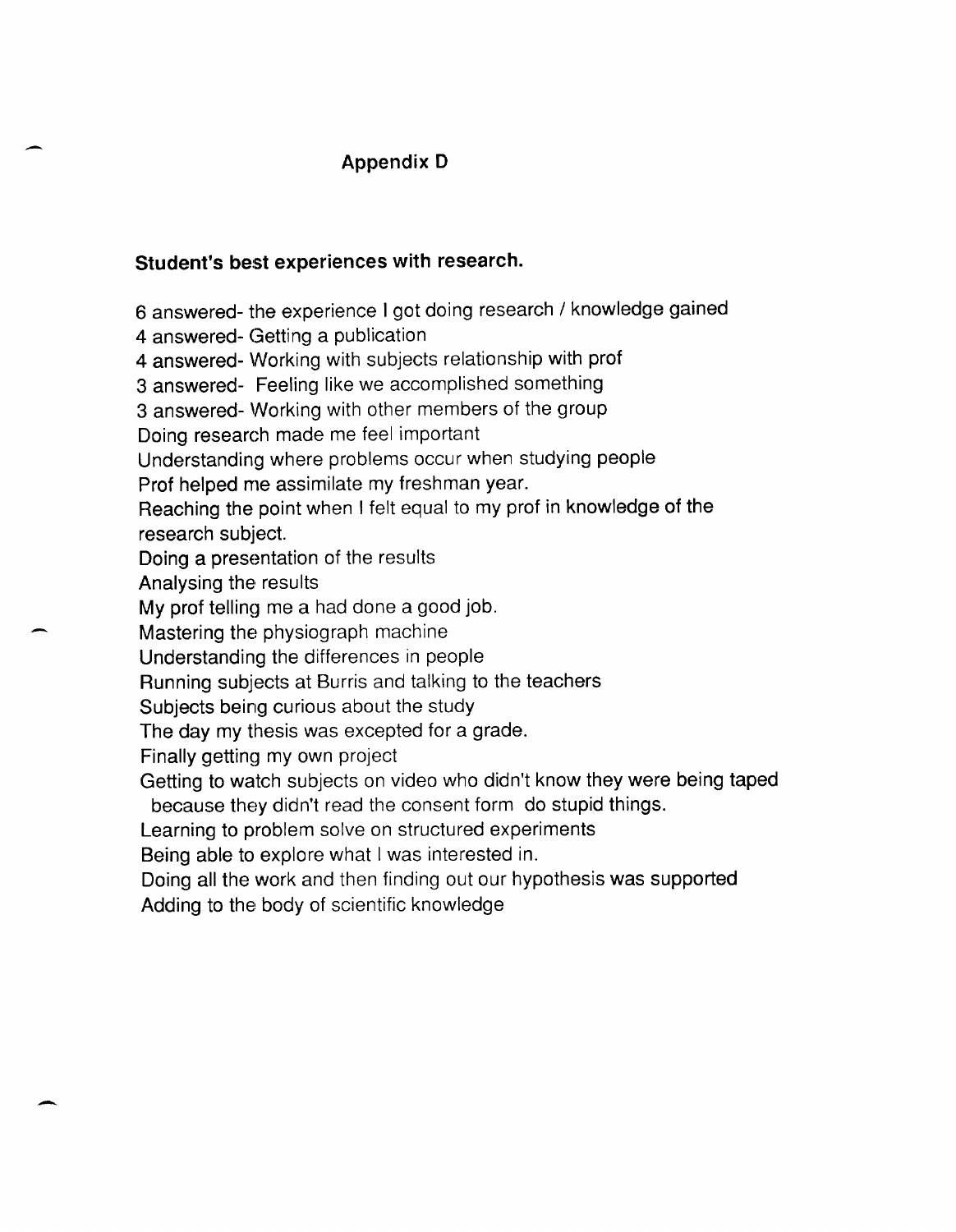# Appendix E

# What students would like to change about the way research is done at Ball State.

9 answered - improve the subject pool

by penalties for no shows

- by better wayfinding
- 7 answered let students know about research opportunities sooner/ students should be encouraged to do research
- 4 answered I would change nothing

More student grants

-

--

The process for grants is very time consuming and tedious

More cooperation between departments (i.e. Bracken, research office) Better location for running subjects

A journal on campus for student articles / student presentation day

Students should be involved in all parts of research

Profs should do more research so more students can be involved

Give more people a chance to do research

More emphasis placed on experimental psychology

Have an orientation to subject pool

I want to know what other students are researching

Let more students do their own research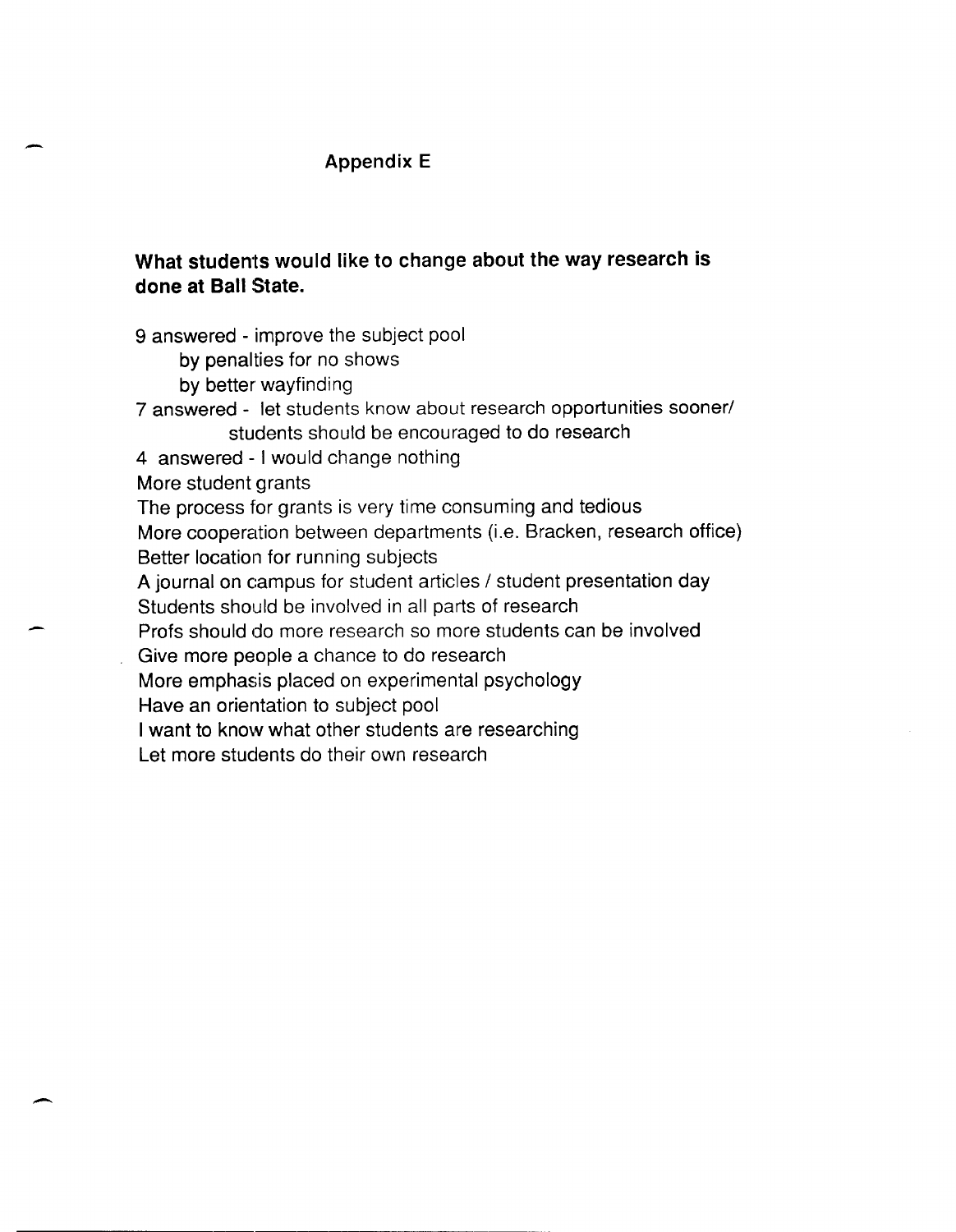# **Bibliography**

Chamberlain, Kerry (1988). Devising Relevant and Topical Udergraduate Laboratory Projects: The Core Article Approach. Teaching of Psychology. Vol. 15, 207- 208.

Kierniesky, Nicholas C. (1984). Undergraduate Research in Small Psychology Departments. Teaching of Psychology. Vol. 11, 15-18.

Lutsky, Neil (1986). Undergraduate Research Experience Through the Analysis of Data Sets in Psychology Courses. Teaching of Psychology. Vol. 13, 119-122.

Palladino, Joseph et al. (1982). Undergraduate Research in Psychology: Assessment and Directions. Teaching of Psychology. Vol. 9, 71-74.

Starke, Mary (1985). A Research Practicum: Undergraduates As Assistants in Psychological Research. Teaching of Psychology. Vo1.12, 158-160.

-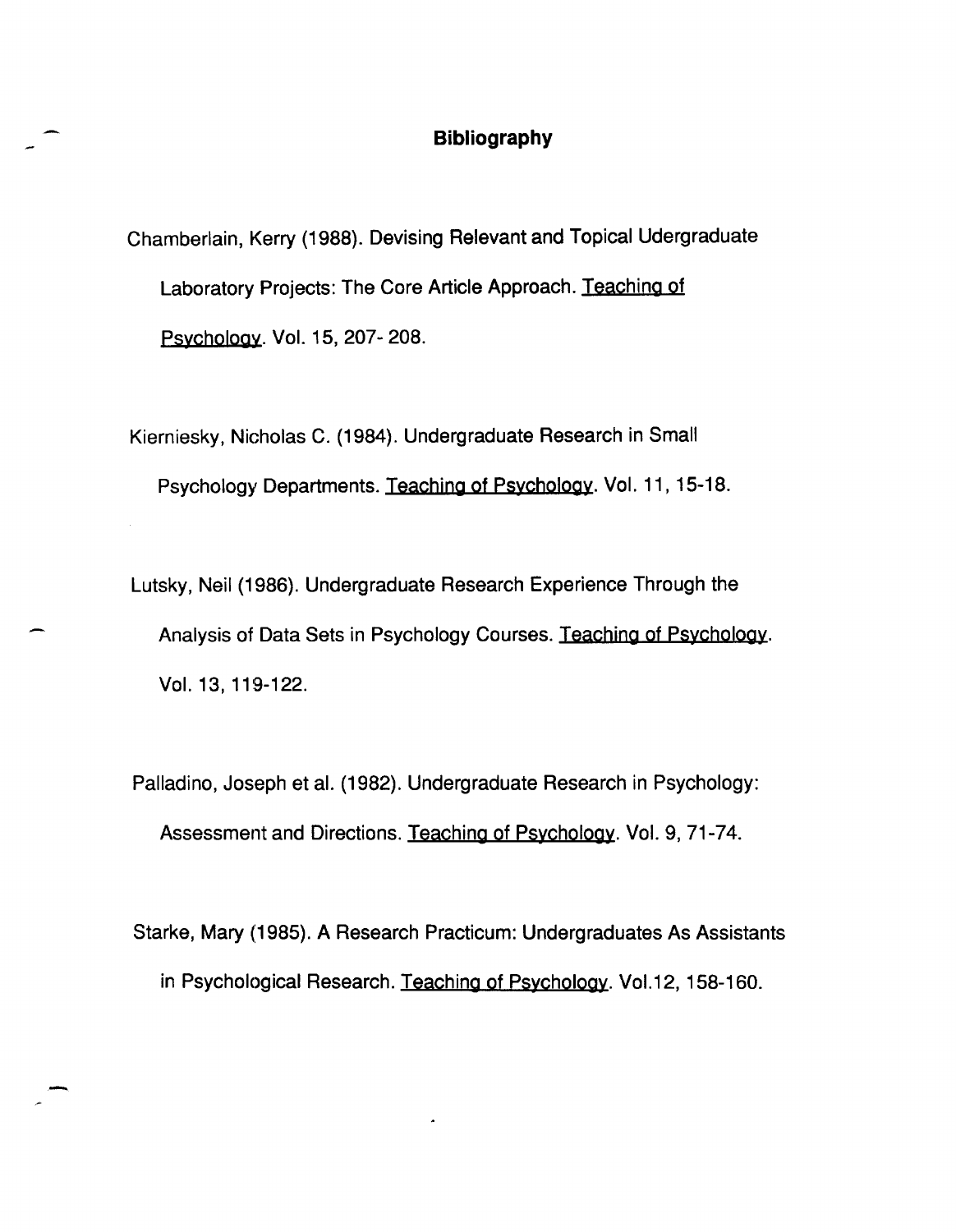# Kathy L. Kirkhoff

Address: Kathy Kirkhoff 1721 Meridian Fort Wayne, IN 46808

-

Education: Ball State University began Sept. 1986 graduated May 1990 major Psychological Science minor Humanities G.P.A. 3.81

Memberships: Ball State Honors College Mortor Board Honor Society Psi Chi, The National Honorary in Psychology Ball State Student Honors Council, Education Chairman Student Voluntary Services, Program Coordinator Cardinal Corps Botsford Hall Cultural Committee Bots/Swin Social Commitee, Chairman Federation of Christian Athletes Botsford Hall Council

Honors/Grants: Admitted with Distinction

Undergraduate Research Grant Undergraduate Fellowship, 1989-90 Junior Marshall Alpha Lamda Delta Honorary Blue Key Honorary Golden Key Honorary Phi Society Dean's List

Scholarships: Emens Scholarship Noll Scholarship Kilbourne Scholarship

## Presentations:

-

Butler, D. L., Kirkhoff, K. L. & Kamor, K. A. (March 1989) "Spatial Skills", Presentation at Sigma Xi: "A Scientific Fling" Muncie, IN